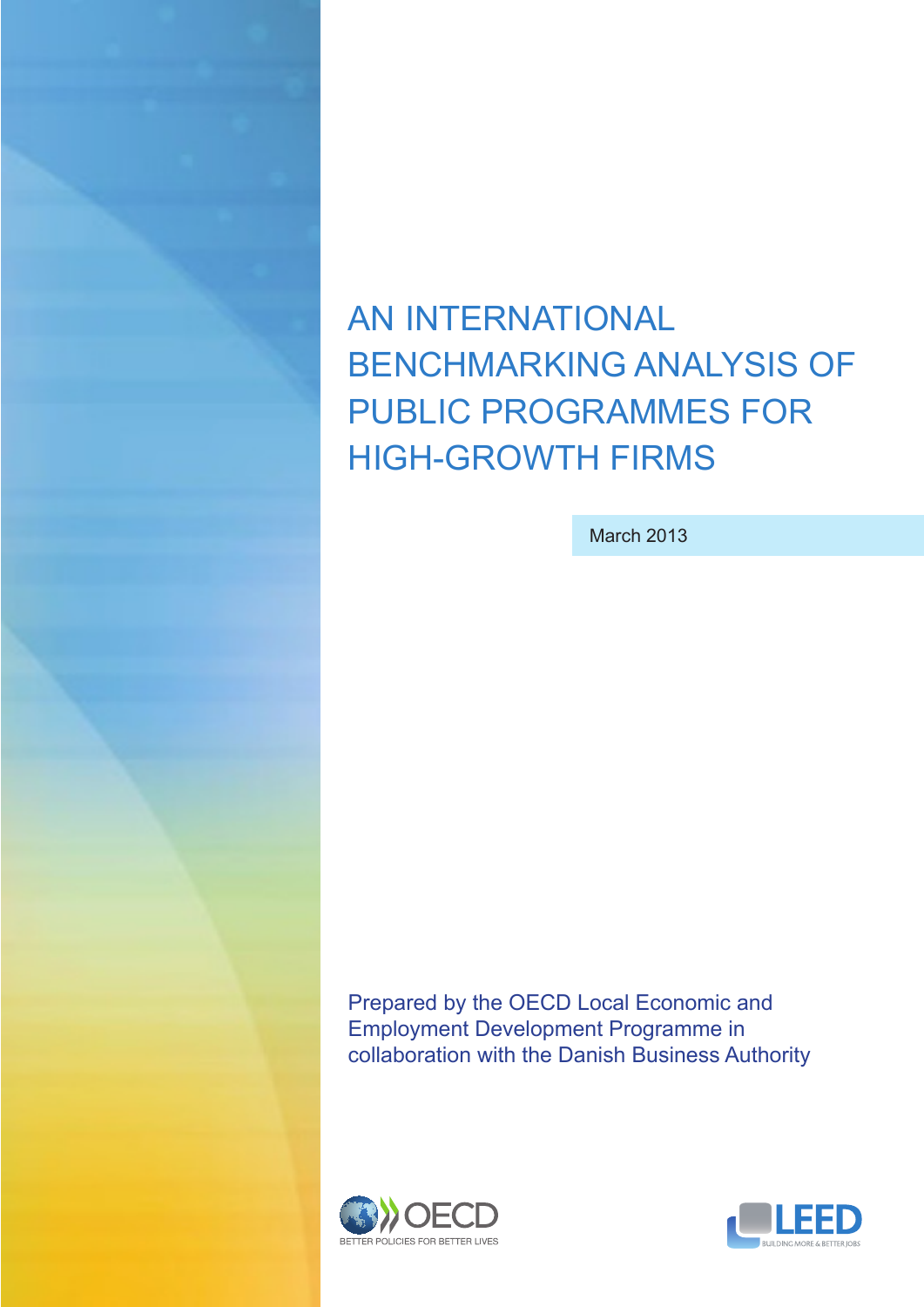This work is published on the responsibility of the Secretary-General of the OECD. The opinions expressed and arguments employed herein do not necessarily reflect the official views of the Organisation or of the governments of its member countries.

This document and any map included herein are without prejudice to the status of or sovereignty over any territory, to the delimitation of international frontiers and boundaries and to the name of any territory, city or area.

The statistical data for Israel are supplied by and under the responsibility of the relevant Israeli authorities. The use of such data by the OECD is without prejudice to the status of the Golan Heights, East Jerusalem and Israeli settlements in the West Bank under the terms of international law.

Cover prepared by François Iglesias (OECD/LEED)

#### © OECD 2013

You can copy, download or print OECD content for your own use, and you can include excerpts from OECD publications, databases and multimedia products in your own documents, presentations, blogs, websites and teaching materials, provided that suitable acknowledgment of the source and copyright owner is given. All requests for public or commercial use and translation rights should be submitted to *[rights@oecd.org](mailto:rights@oecd.org)*. Requests for permission to photocopy portions of this material for public or commercial use shall be addressed directly to the Copyright Clearance Center (CCC) at *[info@copyright.com](mailto:info@copyright.com)* or the Centre français d'exploitation du droit de copie (CFC) at *[contact@cfcopies.com](mailto:contact@cfcopies.com)*.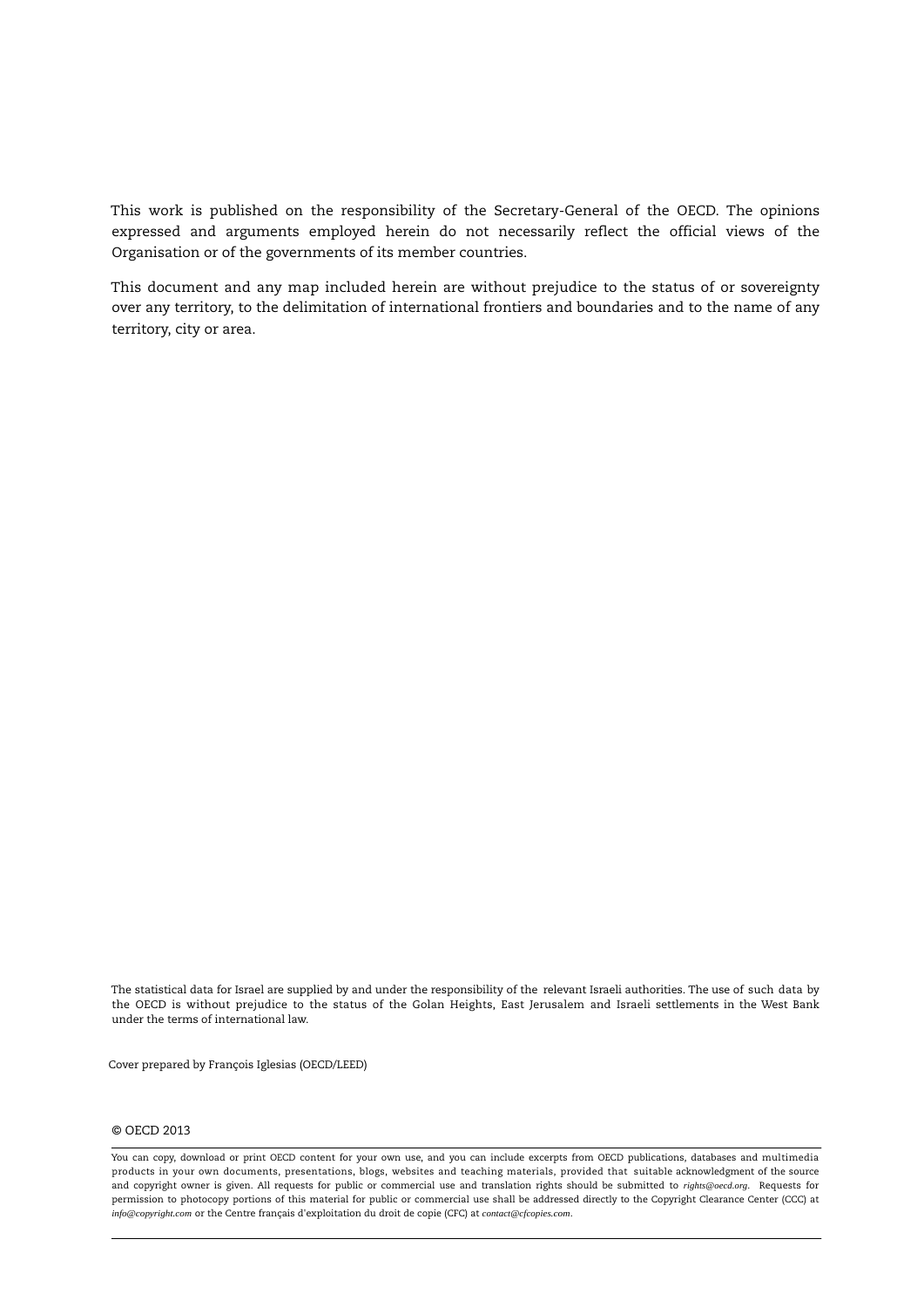

# **AN INTERNATIONAL BENCHMARKING ANALYSIS OF PUBLIC PROGRAMMES FOR HIGH-GROWTH FIRMS**

**FINAL REPORT**

Prepared by the OECD Local Economic and Employment Development Programme in collaboration with the Danish Business Authority

March 2013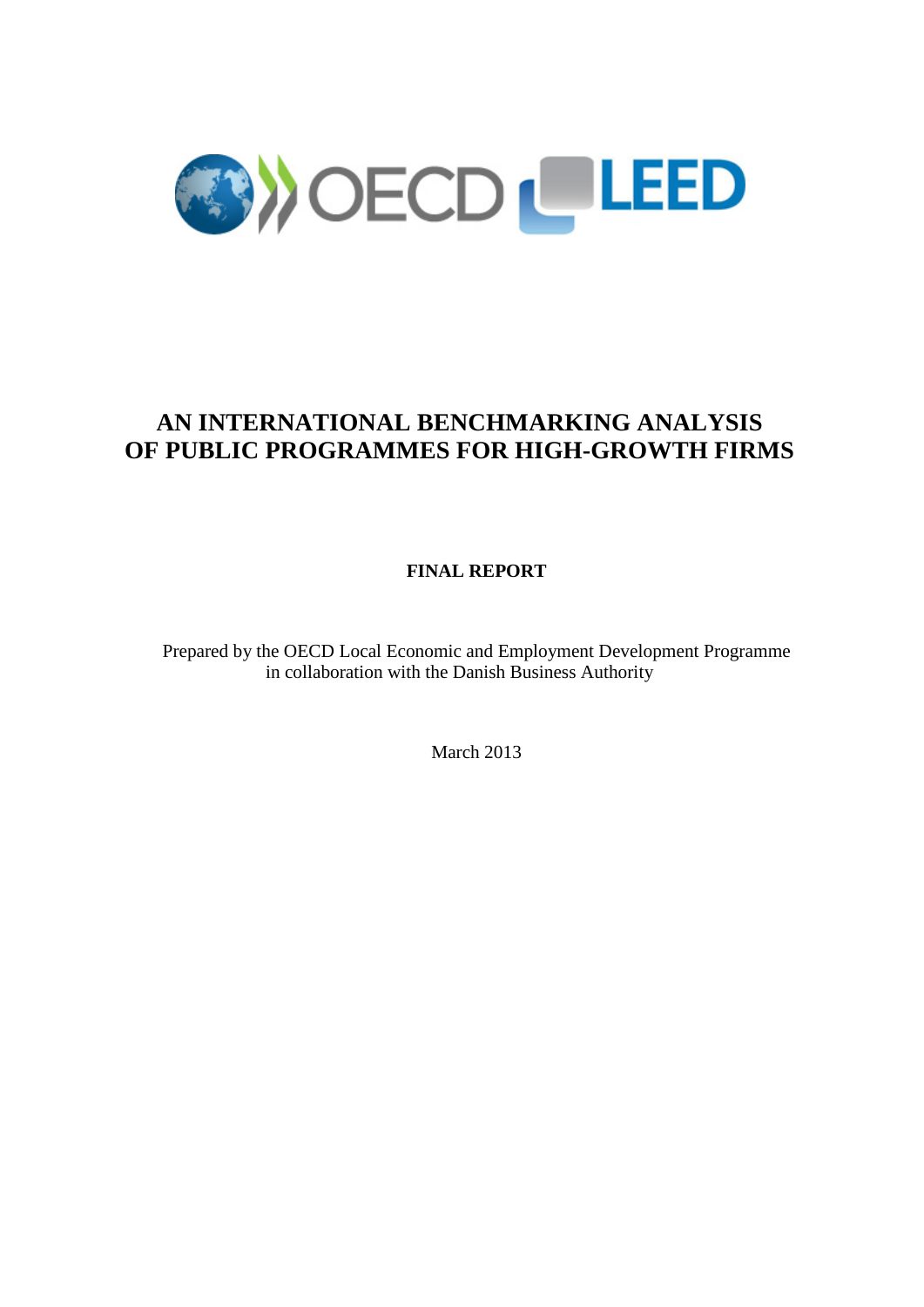## **TABLE OF CONTENTS**

| CHAPTER 2. THE HIGH-GROWTH PROGRAMME ASSESSMENT FRAMEWORK  18            |  |
|--------------------------------------------------------------------------|--|
|                                                                          |  |
|                                                                          |  |
|                                                                          |  |
|                                                                          |  |
|                                                                          |  |
|                                                                          |  |
|                                                                          |  |
|                                                                          |  |
|                                                                          |  |
|                                                                          |  |
|                                                                          |  |
|                                                                          |  |
|                                                                          |  |
| CHAPTER 14. THE U.S. JOBS AND INNOVATION ACCELERATOR CHALLENGE 202       |  |
| CHAPTER 15. ONTARIO'S MEDICAL AND RELATED SCIENCE DISCOVERY DISTRICT 207 |  |
|                                                                          |  |
|                                                                          |  |
| ANNEX A. ASSESSMENT FRAMEWORK FOR HIGH-GROWTH PROGRAMMES  222            |  |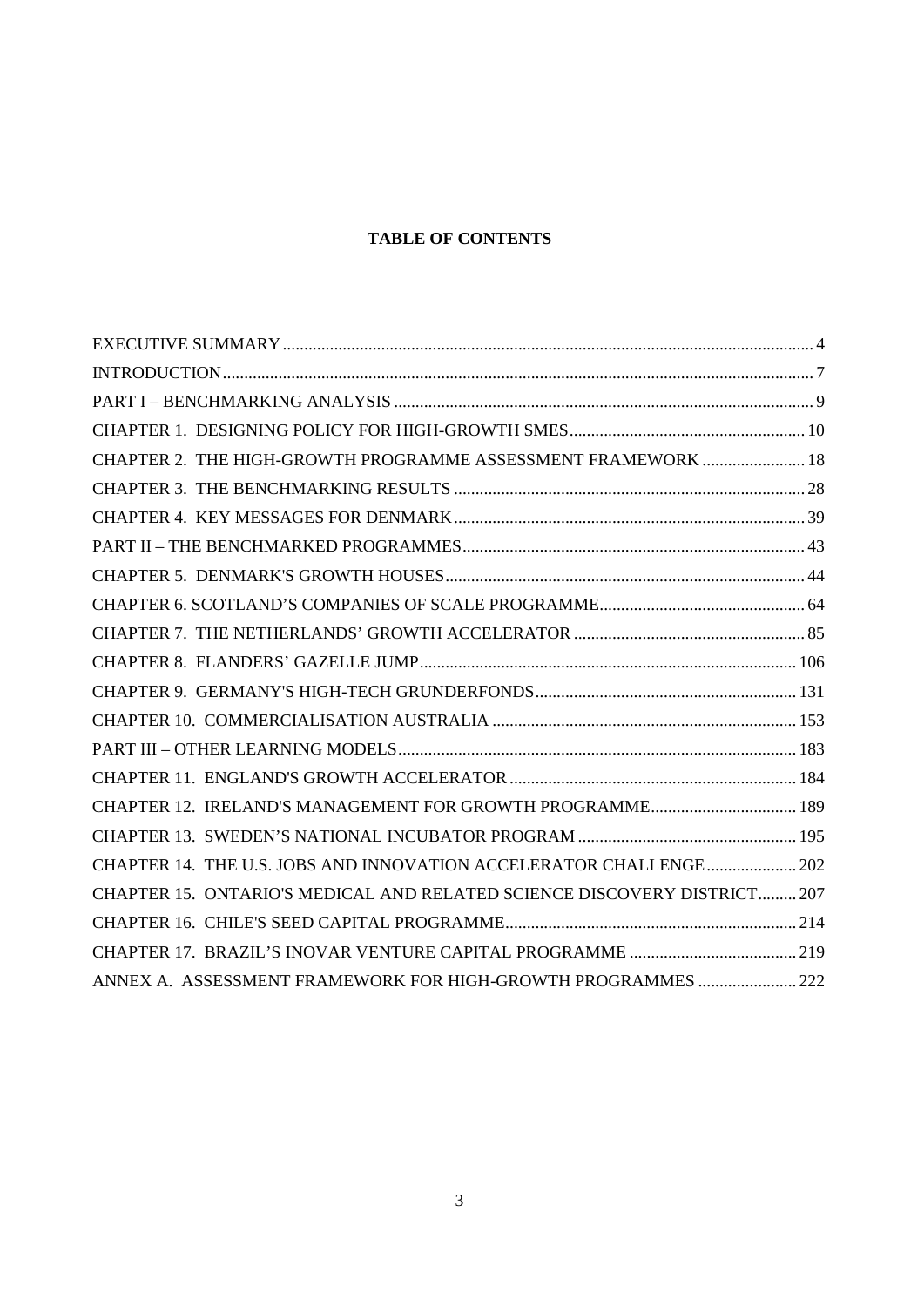#### <span id="page-4-0"></span>**CHAPTER 6. SCOTLAND'S COMPANIES OF SCALE PROGRAMME**

#### **Introduction**

Scotland's business base, like those of many other European countries, is dominated by micro businesses. Only a small proportion of Scotland's businesses employ more than ten employees<sup>[44](#page-4-1)</sup> and there are few indigenously-owned, larger-scale companies. Indeed, Scotland, in common with the rest of the UK economy, has struggled to grow small businesses into larger businesses of "scale" that can be major contributors to economic growth through their role as large scale employers, large scale exporters, generators of supply chains for other local companies and incubators for new spin-offs (CBI, 2011).

Where previously inward investment had been the main focus of public policy, a recognition of the importance of having a significant presence of large, domestic owned firms emerged as a strong theme within Scottish economic policy during the early 2000s (Brown and Mason, 2012). At this time an influential report was published which found that Scotland had only 12 firms with a turnover between GBP 250 million and GBP 1billion, 5 per cent of the total number in the UK (Royal Bank of Scotland, 2004). This research also found that the less than 50% of the top 100 firms in Scotland were Scottish-owned, and these were mainly concentrated in four sectors: banking, oil and gas, electricity and transport. The study concluded that a strong medium-sized corporate base provides important links within an economy "as a supplier to larger firms and a customer for smaller firms" (Royal Bank of Scotland, 2004, p.6).

As a consequence of this study, there were renewed efforts to increase the number of larger businesses in Scotland. To address the perceived lack of larger scale businesses in Scotland, in 2004 a team from Scottish Enterprise (SE), the main economic development agency for Scotland<sup>45</sup>, established the pilot "Companies of Scale" (CofS) programme. The pilot began in 2005 with seven companies and has since grown and achieved considerable success, delivering significant economic impact and recognition as an innovative business support programme. Today, the CofS programme is designed to support high growth businesses in their ambitions to grow to become larger, internationalised businesses.

The programme provides bespoke, specialist support, targeted at companies whose current turnover exceeds GBP 10 million and who have ambitions to become GBP 100 million plus businesses. To be eligible for participation, companies must demonstrate considerable growth ambition. The main focus of the programme is to provide an intensive form of "account management"[46](#page-4-3) support, which provides a strategic challenge to the firm's top management team to help the business upscale and achieve further rapid growth.

<span id="page-4-1"></span> $\overline{44}$ There are approximately 20 000 businesses in Scotland employing more than ten employees, out of a wider business base of 300 000.

<span id="page-4-2"></span><sup>&</sup>lt;sup>45</sup> Excluding the Highlands and Islands, which are covered by Highlands and Islands Enterprise

<span id="page-4-3"></span><sup>46</sup> Scottish Enterprise operates an "account management" programme, where 2,000 high performing Scottish firms have a dedicated "account manager". The Companies of Scale programme operates a similar system of intensive account management.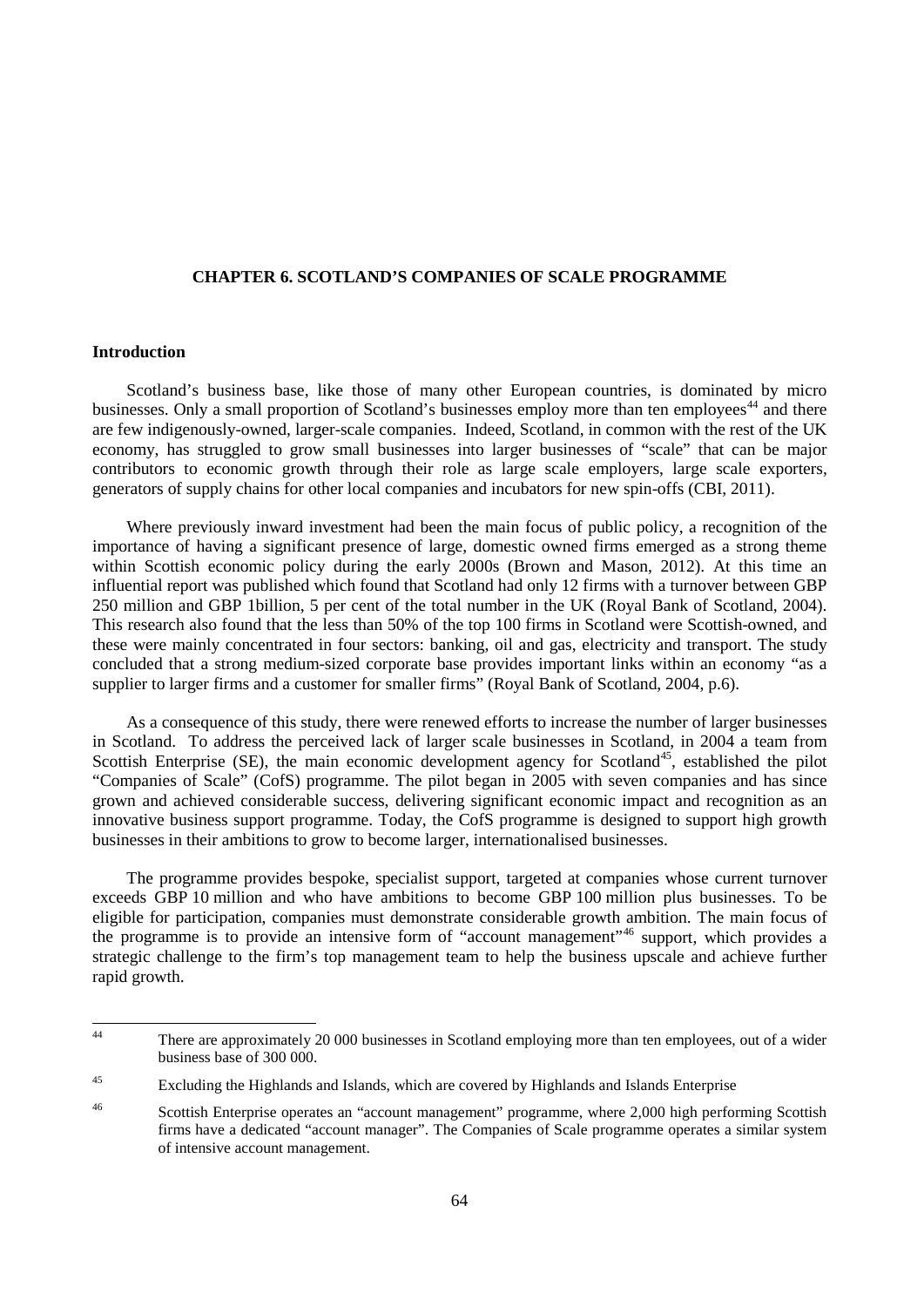## **Rationale**

SMEs dominate the Scottish economy. At present there are  $339\,105$  SMEs  $(0 - 249)$  employees) in Scotland which represent 99.3%of all enterprises and account for 54.5% of all employment (Scottish Government, 2012). While SMEs are numerically dominant, larger firms account for the majority of turnover and employment in Scotland. As of March 2012, there were only 2 250 large businesses employing more than 250 employees. Large businesses account for 45% of employment and 62.3 per cent of turnover in Scotland (Scottish Government, 2012). In other words, less than one percent of Scottish businesses employ more than 250 employees.

 Despite being few in number, larger scale businesses are clearly very important for the economy. Indeed, recent research by the Confederation of British Industry highlights that mid-sized businesses (defined as those with GBP 10 million to GDP 100 million) are typically more important in terms of aggregate employment in more peripheral parts of the UK economy than they are in southern regions. In Scotland, for example, mid-sized businesses account for 18.6% of all employment but only 14.3% in the East of England.

Recent analysis reveals that Scotland presently performs quite well in terms of the number of its businesses which meet the OECD high growth threshold (Mason and Brown, 2012) (see Figure 1). A HGFs is defined by the OECD as "an enterprise with average annualised growth (in number of employees or turnover) greater than 20% per annum, over a three year period, with a minimum of 10 employees at the beginning of the growth period" (OECD, 2008, p. 61). Scotland's high growth firms (henceforth HGFs) should therefore provide a strong conduit for generating larger scale businesses. However, many of these rapidly growing SMEs have yet to make the transition into larger scale businesses. The precise reasons for a lack of companies of scale in Scotland remains unclear, but it could partly owe to a lack of management ambition to become globalised businesses coupled with the tendency for some high growth companies to become acquired before they make the transition to a larger scale internationalised company (Mason and Brown, 2011).



### **Figure 1. High growth firms (by turnover growth) in the UK Regions 2007 - 2010 (as a proportion of all firms with 10+ Employees)**

*Source*: ONS Business Structure Database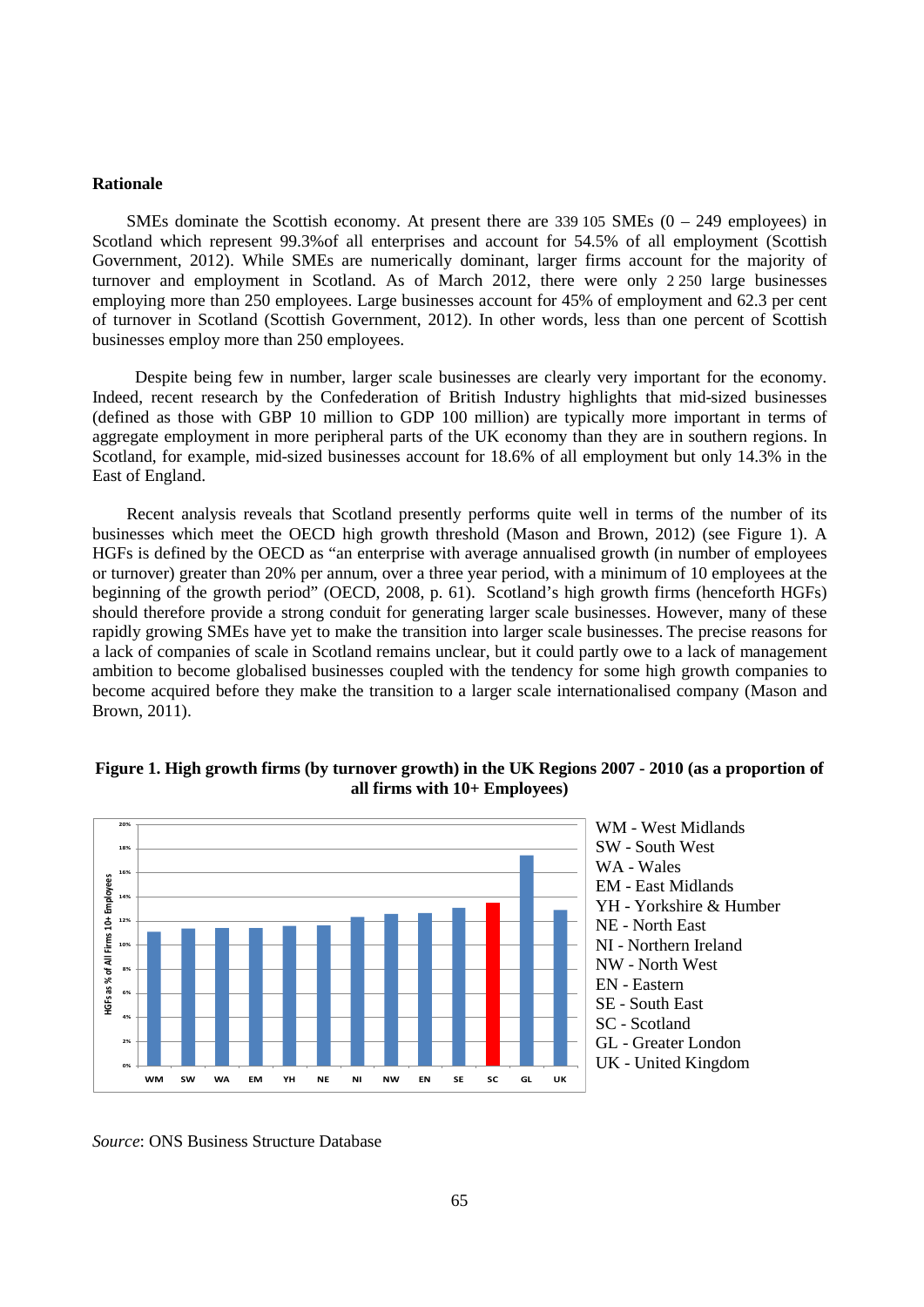This lack of businesses of scale has a direct impact on the Scottish economy, for example; preventing important local supply chain development, This also deprives other growing businesses of role models to encourage scaled growth. With these issues in mind, the primary rationale for the CofS programme providing wider positive externalities for the Scottish economy.

#### *Objectives*

The primary objective of the CofS programme is to support high growth Scottish firms to become large companies of scale and to remain firmly embedded in Scotland, At present, Scottish Enterprise operates a process of 'account management' through which around 2000 Scottish firms are appointed a dedicated account manager to support their growth plans through a range of support services. This enables SE to understand each company's growth opportunities and challenges and to support them to implement and accelerate these growth opportunities. Examples include support for strategy and leadership development and financial support for capital expansion, innovation and training.

The CofS programme was specifically designed to provide bespoke forms of account management support for firms who have already grown rapidly. Therefore, the programme is designed to work with a small number of successful businesses to help accelerate their existing growth performance through transitional growth "triggers" (see Figure 2). These growth triggers could include ownership changes (e.g. management buy outs), new product development or the entry into a new market. A specific aim of the CofS programme is to help grow these businesses into larger companies of scale to a turnover of GBP 100 million plus. As such, a common feature of CofS's support is to help grow these businesses internationally.





The objectives of the CofS programme have evolved over time. When it was first established in 2005, it was a pilot programme and seven companies were recruited to test this new approach. The review confirmed that significant economic impact had been achieved and CofS was expanded and additional companies were recruited.

In terms of the nature of the programme's key objectives, it is important to emphasise that the main principle underlying the programme is to provide a deeper relational form of support to participating companies rather than to provide transactional forms of assistance common in support programmes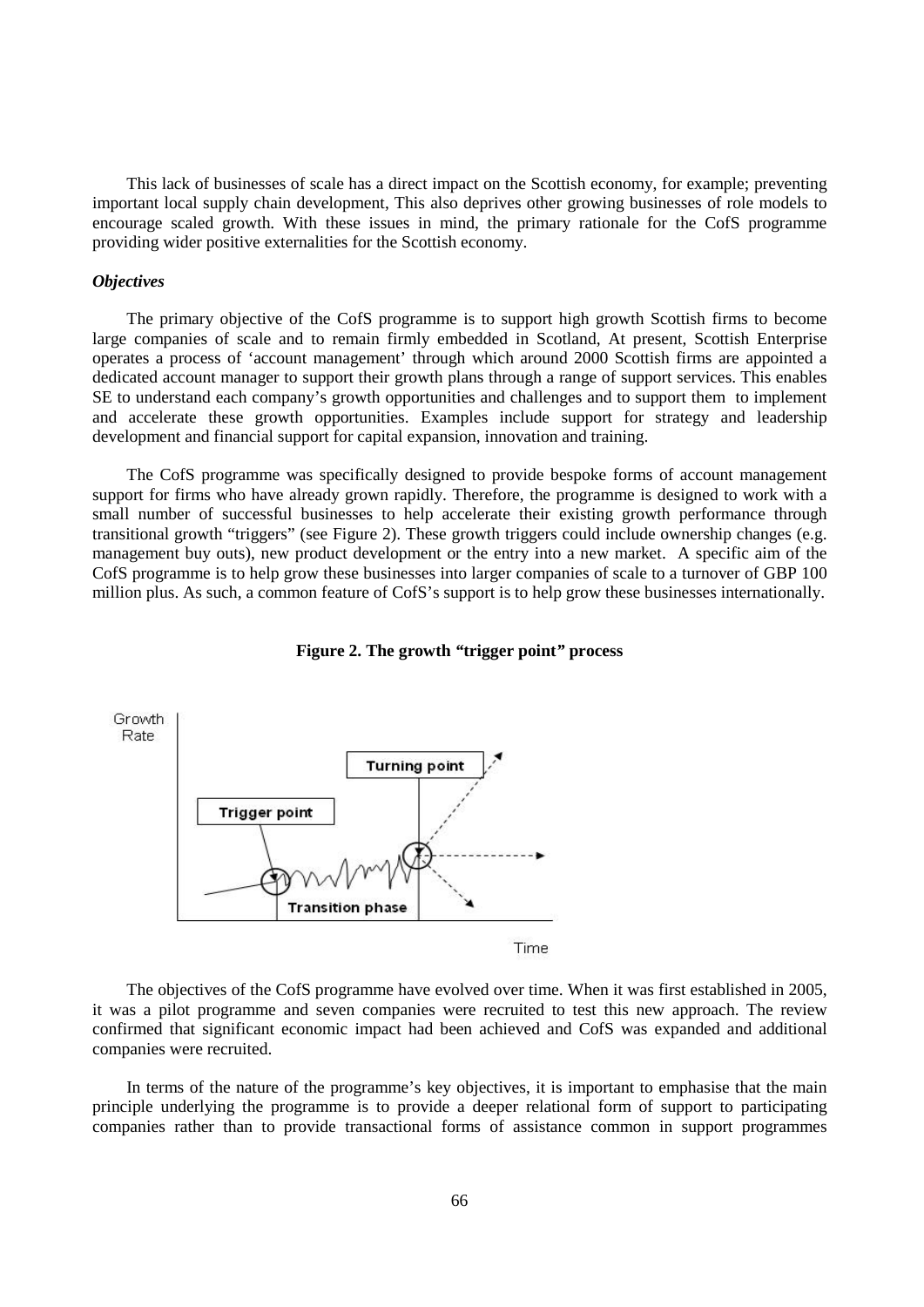delivered by economic development agencies (e.g. grants or loans). Moreover, the programme is specifically designed to target support around three key themes: *Leadership, Strategy and Structure*.

A key feature of the programme is its strong focus on providing a strategic challenge to the *leadership* of the participating firms. Indeed, a considerable part of the initial contact with the firm centres on assessing the leadership capabilities of the top management team. Plus, a core component of the CofS support tools focuses on leadership development and executive education. In tandem with this the CofS approach provides a critique of a firm's *strategic* direction. Here the main objective is to ensure that the strategic direction is sufficiently well developed and robust in order to meet their growth objectives. In line with this is the related objective of assessing the *structure* of the business. This involves assessing whether the firm has an operational configuration which is capable of accommodating growth. A key aspect of this is assessing the nature of organisational development needs required by the company, specifically whether functions in the organisational can be scaled.

## *Geographical scope*

The CofS programme is a Scottish Enterprise programme, providing support to firms with a significant Scottish presence and footprint. It is only eligible for companies operating within the area covered by Scottish Enterprise which represents approximately 90% of the Scottish population. It excludes companies located in the Highlands and Islands who are serviced by Highlands and Islands Enterprise (HIE). Companies operating in Scotland are eligible, provided that they meet the selection criteria detailed in the next section. No preference (or spatial targeting) is given to firms from any particular sub-national spatial location in Scotland.

#### **Beneficiary firms**

Illustrating the focused nature of the programme, there are only 16 companies on the CofS programme at present. They represent a mixture of industries and sectors, highlighting the inclusive nature of the programme. Whilst the programme is open to all businesses, local and foreign-owned, the majority of participating firms are indigenous businesses.

#### *Target firms*

The CofS programme is targeted at firms with a significant Scottish presence and footprint. In order to participate on the CofS programme, potential participants must fulfil a set of eligibility criteria regarding their current size and future growth ambitions. In terms of the former, only firms whose current turnover exceeds GBP 10 million and who have ambitions to become GBP 100 million plus businesses are eligible. Regarding the latter, eligibility is also restricted to firms that are currently experiencing high levels of growth. Firms must expect to be growing at around 50% over the next three years: ambitions are just as important, if not more so, than a track record of growth. Owing to the fact that projected growth is a prerequisite under this selection procedure, targeting and selection obviously involves an element of subjective assessment on behalf of the programme's management. Indeed, a key aspect of identifying suitable firms for participation is to undertake a rigorous (and mostly qualitative) process of identifying the kind of "growth-oriented" companies who can most benefit from the programme.

In terms of the nature of the beneficiary firms, there are no specific industrial or sectoral criteria for determining potential inclusion on the CofS programme. To date, participating firms have come from a variety of industry sectors. During the pilot phase of the programme, the average turnover of the participating companies was GBP 77 million (Alan Brazewell Economics, 2007). At present, the majority of the participants are technology-based businesses, particularly software companies. There are also a large number of energy-related firms on the programme, reflecting Scotland's growing Oil & Gas sector.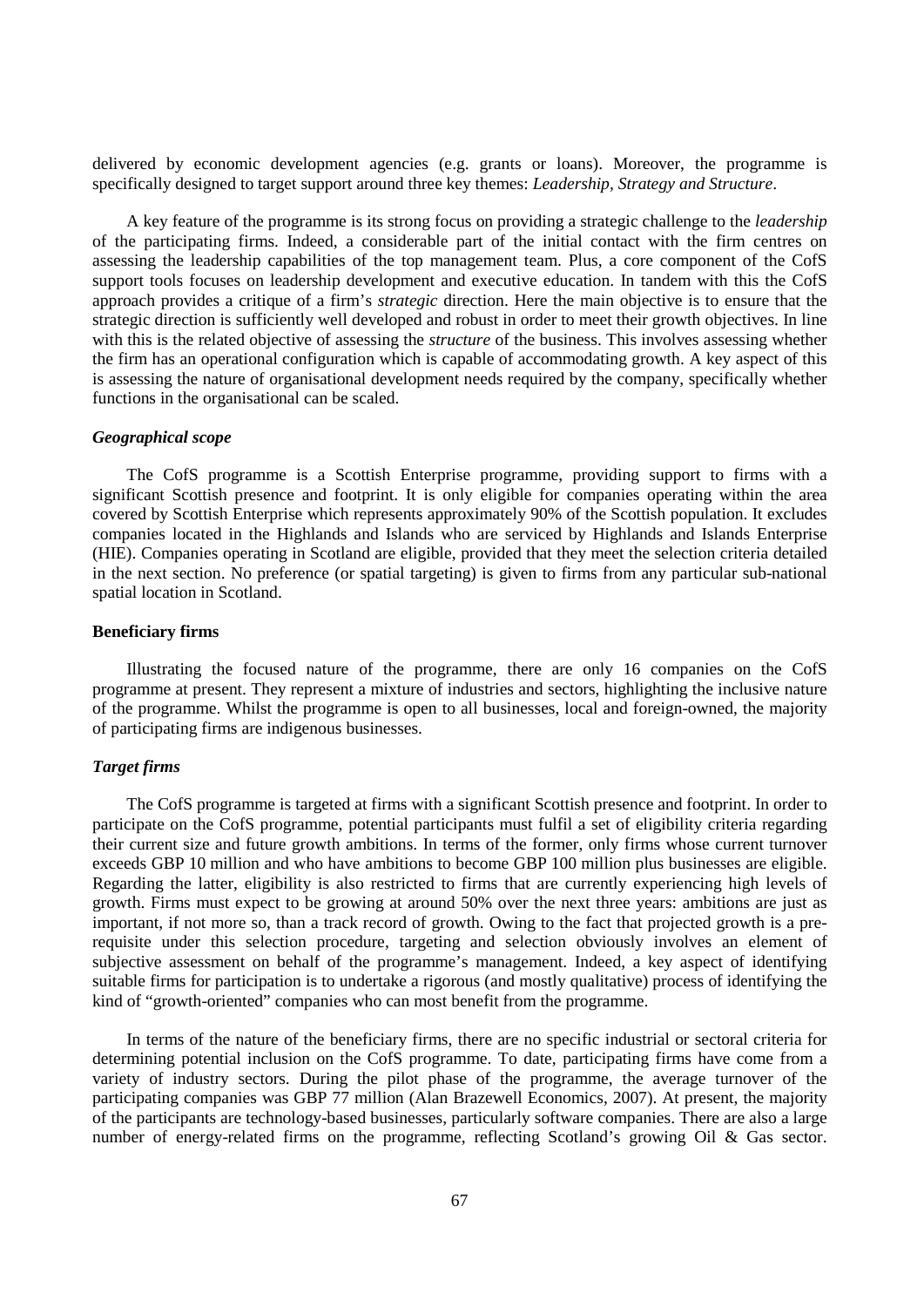Highlighting dither diverse nature of CofS, examples of supported firms include traditional companies such as Grahams Family Dairy who provide milk and dairy-based products to UK supermarket outlets; Black Circles, who are a web-based tyre replacement businesses; and niche-based organisations such as Vets Now, the UK's innovative leading provider of "out of hours" veterinary care (see Figure 3). The programme also has a number of more conventional technology-related participants, for example, the Amor Group, a technology solutions provider to businesses in the energy, transport and public service sectors.

## **Figure 3. Companies of Scale: Example Company "Vets Now"**

"Vets Now" was founded seven years ago to address a gap in the market for providing an alternative to the 'on call' service which vets are required to provide. Vets Now was built on the model that it would take away the 'Out of Hours' work that vets undertook by putting teams of dedicated Emergency and Critical Care professionals to provide the equivalent of an A&E service for pets.

In the space of seven years, Vets Now has opened 34 emergency clinics across the UK, with over 400 Member Practices subscribing to the service. Treating over 65 000 small animal emergencies every year, Vets Now has not only changed the work structure of the veterinary profession, becoming the first national company to employ Veterinary Surgeons and Veterinary Nurses who work purely in 'Out of Hours' emergency practice, it has also created a specialist sector of the profession, raising the standard of pet and client care and creating loyalty from both pet owners and the veterinary profession. Through acquisition, Vets Now is currently the UK's only multi-site animal-care operator and is expanding revenue streams by offering other B2B services, in addition to targeting the pet owners within their B2C strategy.

## *Firm selection*

As noted above, there are a number of eligibility criteria that firms must meet for inclusion on the programme. Measures against which prospective firms are evaluated include:

- A demonstrated commitment to retain a significant presence in Scotland;
- Current turnover in excess of GBP 10 million:
- A demonstrated ambition to grow rapidly:
- The capability to achieve turnover growth of at least 50% within the three years<sup>[47](#page-8-0)</sup>;
- Evidence that the company will shortly navigate key growth "triggers" or transformational points and will therefore have specific challenges requiring assistance;
- Articulated vision to grow turnover to GBP 100 million plus; and
- Demonstrated willingness from senior management to fully engage with the programme.

The combination of past performance and future growth ambitions are key criteria used by Scottish Enterprise for assessing the suitability of companies to take part in the programme. There are obviously potential limitations in using historical performance as guide to future growth potential, and a large part of the CofS selection process involves a qualitative and subjective assessment by CofS staff (based on their

<span id="page-8-0"></span> $\Delta$ 7

This is marginally below the high growth definition used by the OECD (at least 20% growth p.a. for three consecutive years) but is still nevertheless an extremely high growth target. The OECD definition was used during the CofS pilot phase, but has since been revised given the current economic climate.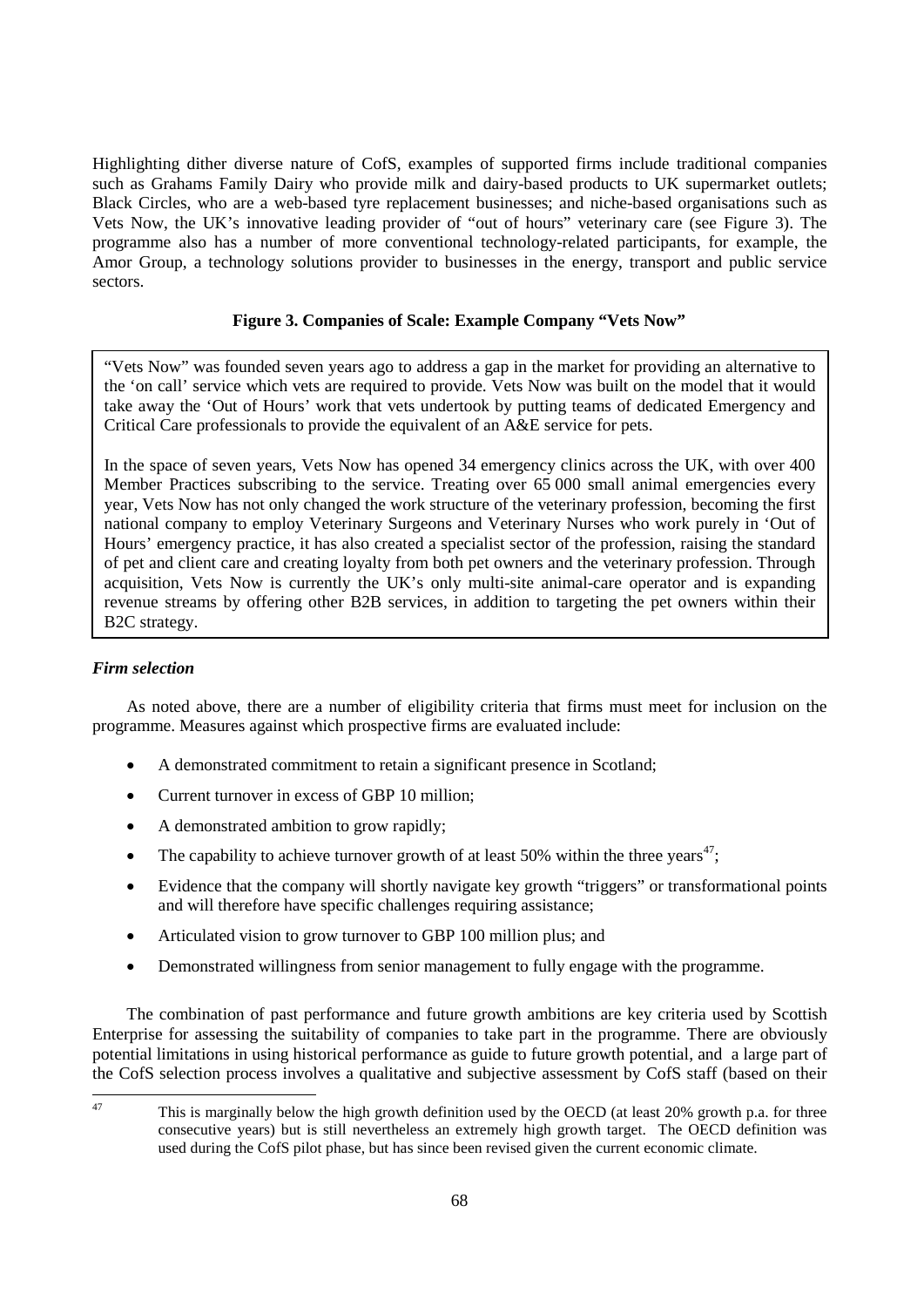own extensive business experience) of the likelihood that the firm will be able to achieve their growth targets. Another subjective assessment is that firms are chosen on the basis of their willingness to engage in the programme and to closely interact with other companies on the programme.

#### **Range of services**

The CofS programme is unlike normal business development programmes as it is not a "fixed" offering which has a universal package of support tools for all of the programme's participants. A rather unique element of the programme is that the participating firms work intensively with Scottish Enterprise to help identify the specific and bespoke types of support which are needed to achieve growth. Therefore the CofS offering is highly flexible and adaptive to the needs of participating companies.

The core elements of the programme are outlined below.

#### *Business diagnosis*

Before embarking on the CofS programme, each participating firm is required to undergo a comprehensive strategic review conducted by CofS staff. This review covers all aspects of the firm and its performance, with a focus on company leadership, firm strategy and organisational structure. This is a central element of the programme as it allows the firm to identify their growth constraints and what is required to overcome these constraints. Helping firms to recognise the nature of these capacity or resources constraints is a fundamental part of the CofS process..

Building on insights gleaned during this review, the contents of the programme are then specifically designed for the individual company. Recent research has highlighted the critical role of catalysts or "trigger points" for instigating a period of rapid firm growth (Brown and Mawson, forthcoming), so the special attention is paid to any current or future triggers that could affect the company's growth and development. These triggers can be endogenous to the firm, exogenous or "co-determined" - examples of these are outlined below in Table 1. This list is by no means exhaustive, but rather indicative of the breadth and variety of different types of growth trigger points.

| <b>Endogenous</b>                        | <b>Exogenous</b>                 | <b>Co-Determined</b>             |
|------------------------------------------|----------------------------------|----------------------------------|
| New product/service offering             | Technological development        | Entry into a joint venture       |
| Change in company ownership              | Government regulatory issues     | Acquisition by another firm      |
| (e.g. MBO, MBI, employee-                |                                  |                                  |
| share ownership etc.)                    |                                  |                                  |
| Acquisition of another firm              | Macroeconomic changes            | Major new capital investment     |
| Change in<br>management<br><sub>or</sub> | Changes to public policy         | Adoption (or adaptation) of new  |
| Board personnel                          |                                  | business models                  |
| of<br>Development<br>a<br>new            | public<br>sector<br>Access<br>to | Injection of risk capital or new |
| production process                       | assistance (e.g. R&D or capital  | bank funding                     |
|                                          | expenditure grants)              |                                  |
| Implementation<br>of<br>new              | in<br>failure<br>Product<br>the  | Receipt of a major contract or   |
| management systems                       | marketplace                      | obtaining a new customer         |
|                                          |                                  |                                  |

**Table 1. Classification of growth trigger points** 

Source: Brown and Mawson (forthcoming)

CofS support is sensitive to the unique capabilities and needs of firms as they move through the scaling process. As firms get increasingly larger, their capabilities and needs change (e.g. moving from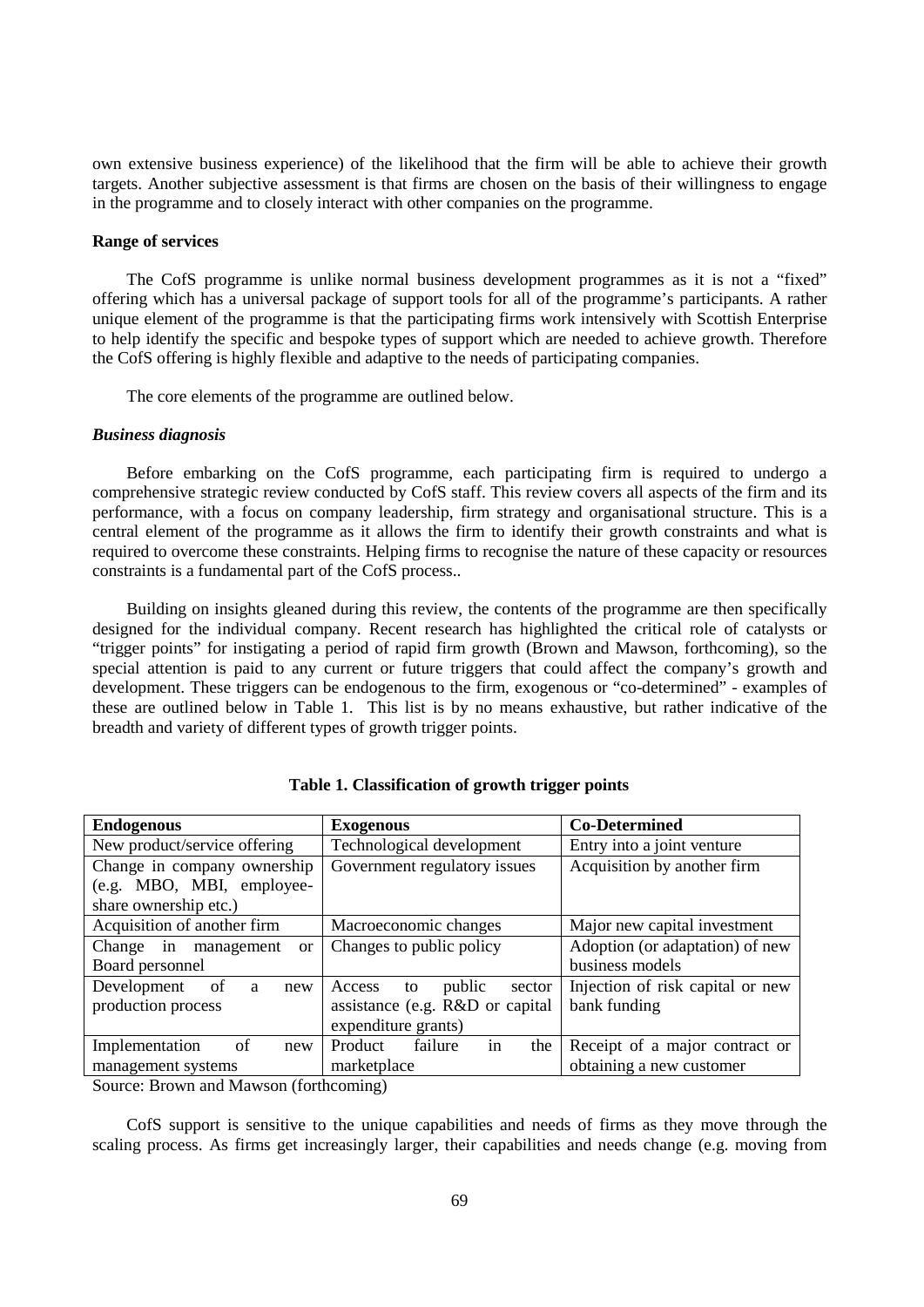securing funding as a main concern to prioritising and requiring structural realignment), requiring programme inputs to be flexible and sensitive to any such changes. Ultimately, as a result of assistance through the CofS programme, participating companies should become mature scaled organisations.



**Figure 4. Stages of company scaling**

Whilst the stages of company scaling model depicted looks quite straightforward, often there are a number of issues which cut across the three scaling stages. For example, often the challenges of becoming a global organisation and sometimes non-organic growth arise earlier than the model suggests. Indeed, recent research suggests that in order to sustain a period of rapid growth, many HGFs become "buy globals" early in the life-span. This seems especially the case for technology-based firms in Scotland (Mason and Brown, 2012).

#### *Support services*

The CofS programme's strength lies in its flexibility and capability to provide highly bespoke assistance designed specifically for each of the individual participants in the programme. Previous research conducted on high growth firms in Scotland has helped shape some of the support within the programme (Mason and Brown, 2010), including a decreased emphasis on R&D and innovation support and more support for holistic business development and growth. This business support falls into three main areas: leadership, strategy and structure.

#### *Business Leadership*

CofS specialists work with companies to determine the capabilities of their leadership teams, for example by identifying and developing future leaders through succession planning, and providing bespoke interventions to facilitate leadership development, including targeted continued professional development and executive coaching. This support is particularly important for companies in the early growth stages as they move from relatively entrepreneurial management teams towards a more formalised management and leadership structure. Examples of bespoke support include: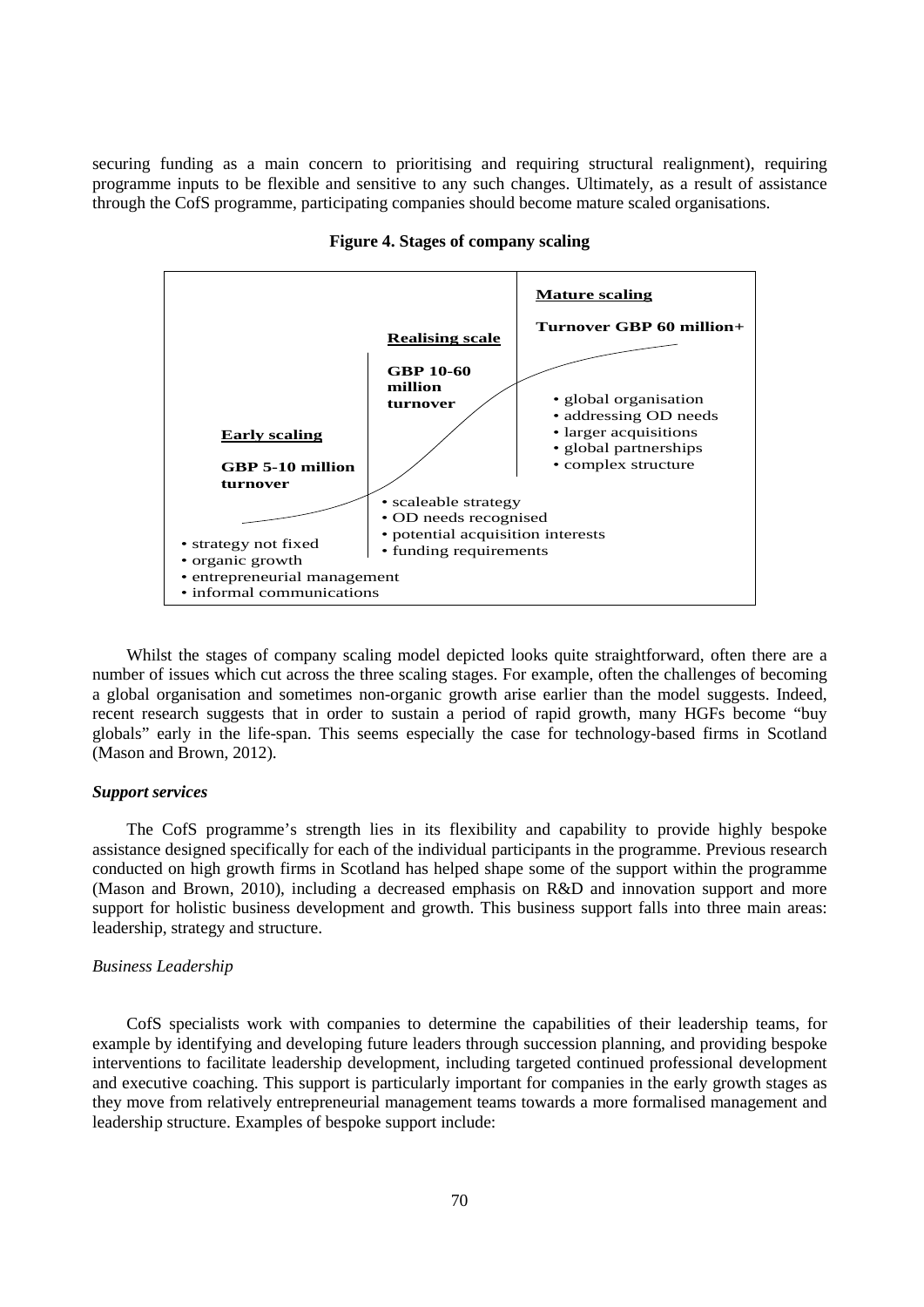- Executive coaching delivery to CEOs;
- Developing the capabilities of the broader leadership team, through access to world leading learning opportunities, networking and company visits;
- Contributing to Advisory Panels and observing at Board Meetings;
- Working with HR departments on succession planning to identify and develop emerging leaders;
- Highly customised and targeted Executive Education focusing on Resonant Leadership/360 degree assessments/Emotional Intelligence;
- Business Parallel benchmarking to harness a leadership vision on the stages required to seize a global market position and for rapid transfer of bespoke learning from experienced business leaders in other sectors; and
- Strengthening Boards to drive growth e.g. introduction of potential new non executive members.

## *Business Strategy*

Strategy development is an important focus of the CofS programme. The CofS team first gain a deep understanding of a company's business model and then try to determine whether the company's vision and values are aligned with step-change growth potential and ambitions. From here, the programme can provide companies with specialist assistance, drawing on a network of skilled and experienced staff within SE. Some examples of the specialist support include courses on Accelerating Sales, Customer Service Excellence, Appreciative Enquiry, Strategy, Innovation by Design or Structuring for Growth.

Assistance covers a wide range of support, including change management, strategic advice, product development and innovation, sales management and marketing support, business internationalisation and merger/acquisition guidance. Examples of bespoke support include:

- Developing and accelerating growth strategies, supported by internationally recognised business schools (e.g. supported by faculty from IMD, Case Western Reserve University);
- Strategic sales development supported by world-class universities (e.g. supported by faculty from Harvard Business School);
- Forming collaborations between companies of scale to secure new business opportunities;
- Informal group sessions focused on customer centricity, public sector procurement and collaboration in delivering software solutions; and
- Supporting and facilitating the creation and implementation of complex multi-geography international growth strategies.

## *Business Structure*

The CofS programme also works with businesses to develop a strong and scaleable structure. After reviewing a company's functional strategies and structural change needs, the CofS team helps the firm to recognise the importance of economies of scale and to build scalable structures for transformational growth. This can involve support to improve efficiencies, improve and manage quality and delivery, streamline procurement and sourcing, as well as development of supply chains. Examples of bespoke support include: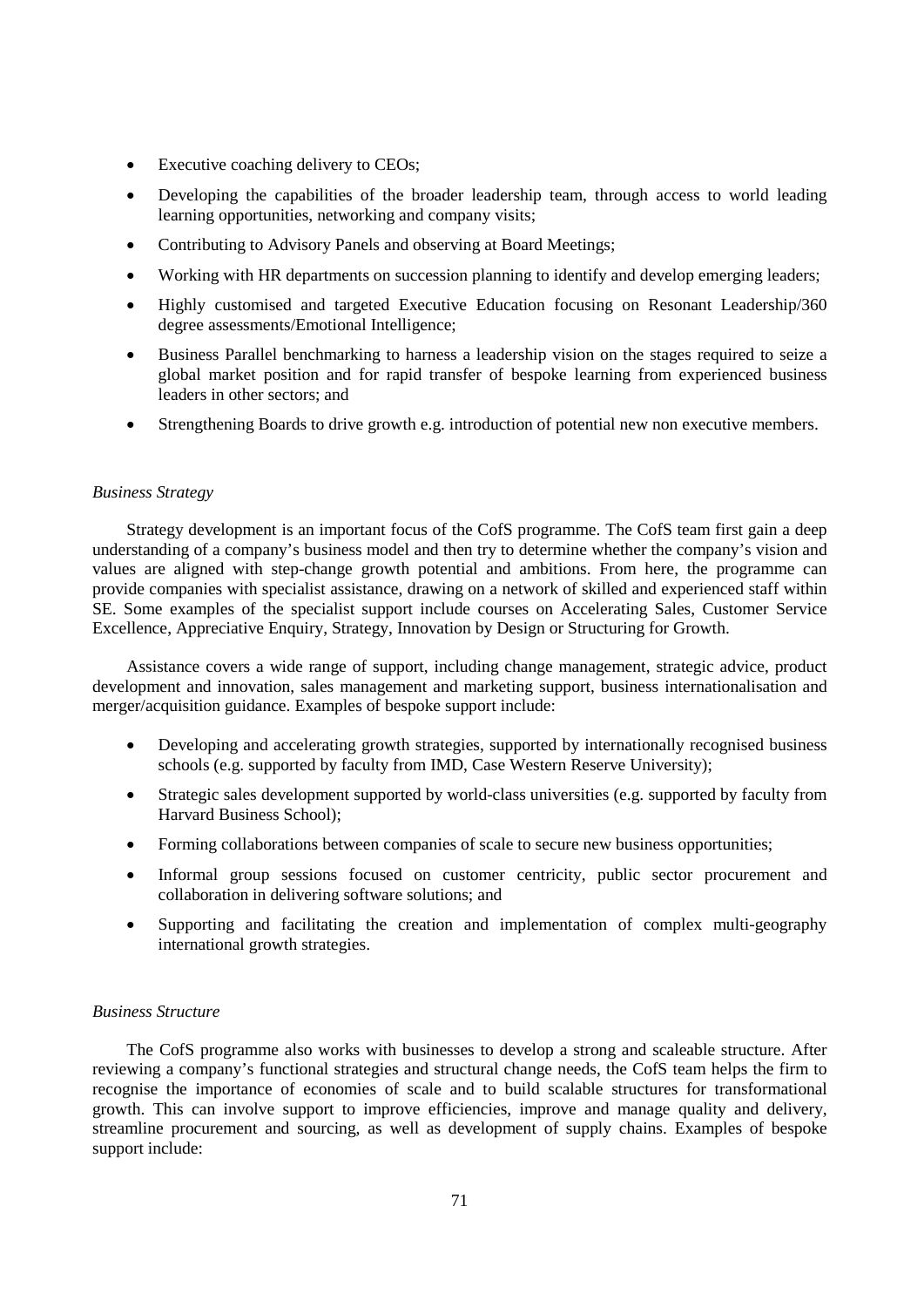- Supporting strategic graduate development via the Saltire Foundation<sup>[48](#page-12-0)</sup>:
- Supporting tailored in-company specialist Academies to grow key commercial and technical skills (e.g. leadership or project management);
- Driving HR strategic reviews or using specialist non-executive advisers to re-work organisation structures which will enable growth; and
- Developing expert solutions to overcome scaling challenges such as faster new product development, logistics challenges and relationship management strategies.

Whilst direct support services fall into the three thematic areas discussed above (leadership, strategy and structure), a significant part of the CofS programme remit is to facilitate relationship building between successful companies operating in Scotland. Evidence demonstrates that entrepreneurs in high growth firms benefit hugely from the advice they receive from other successful entrepreneurs and this is something policy makers can facilitate, relatively inexpensively, through activities such as peer-based networking initiatives (Fischer and Rueber, 2003). The CofS programme therefore actively facilitates peer-to-peer networking between CofS companies and other high growth businesses in Scotland, through events (e.g. "CEO Forums" and the "CofS Conference"), personal contacts and participation in the GlobalScot<sup>4</sup> programme. Illustrating the value that companies obtain from these activities, this kind of peer-based networking continues even once a firm leaves the CofS programme (without any participation from policy makers such as Scottish Enterprise).

Figure 5. Companies of Scale: Example Company "Hydrasun"

Founded in 1976 by two entrepreneurs, Hydrasun is an Aberdeen-based supplier of fluid transfer, power and subsea control systems to the energy industry. In 2002 the original entrepreneurs were bought out via a management buy-in, which was to prove to be an important growth trigger for Hydrasun. Following a period of rapid growth, in 2008 Hydrasun entered the Companies of Scale programme with a focus on restructuring the organisation (and its business model) for growth, particularly to exploit higher-value opportunities in the sub-sea oil and gas industry.

Hydrasun adopted an export-led model, looking to overseas markets (e.g. Azerbaijan, Kazakhstan and Brazil) for growth, following their customers (many of which are large multi-national corporations) into new growth markets. From its beginning as a traditional supplier of valves to the oil and gas industry, Hydrasun has moved up the value chain and now provides customers around the world with bespoke sub-sea systems, including umbilical assemblies. This new emphasis has been a major source of growth for the company and has allowed turnover to increase by 250% over the last seven years.

## **Delivery arrangements**

The CofS programme is wholly operated and managed by Scottish Enterprise. At present there is a small team of three people in Scottish Enterprise who work on the CofS programme. However, the

<span id="page-12-0"></span> $\overline{a}$ <sup>48</sup> The Saltire Foundation supports the development of Scotland's next generation of business leaders, offering scholarships and fellowships for people to experience working in Scotland's high performing businesses.

<span id="page-12-1"></span><sup>&</sup>lt;sup>49</sup> The GlobalScot programme seeks to develop and expand Scotland's standing in the global business community by utilising the talents of leading Scots, and of people with an affinity for Scotland, to establish a worldwide network of individuals who are outstanding in their field. Scottish companies can freely draw on this network for advice, contacts, assistance and support.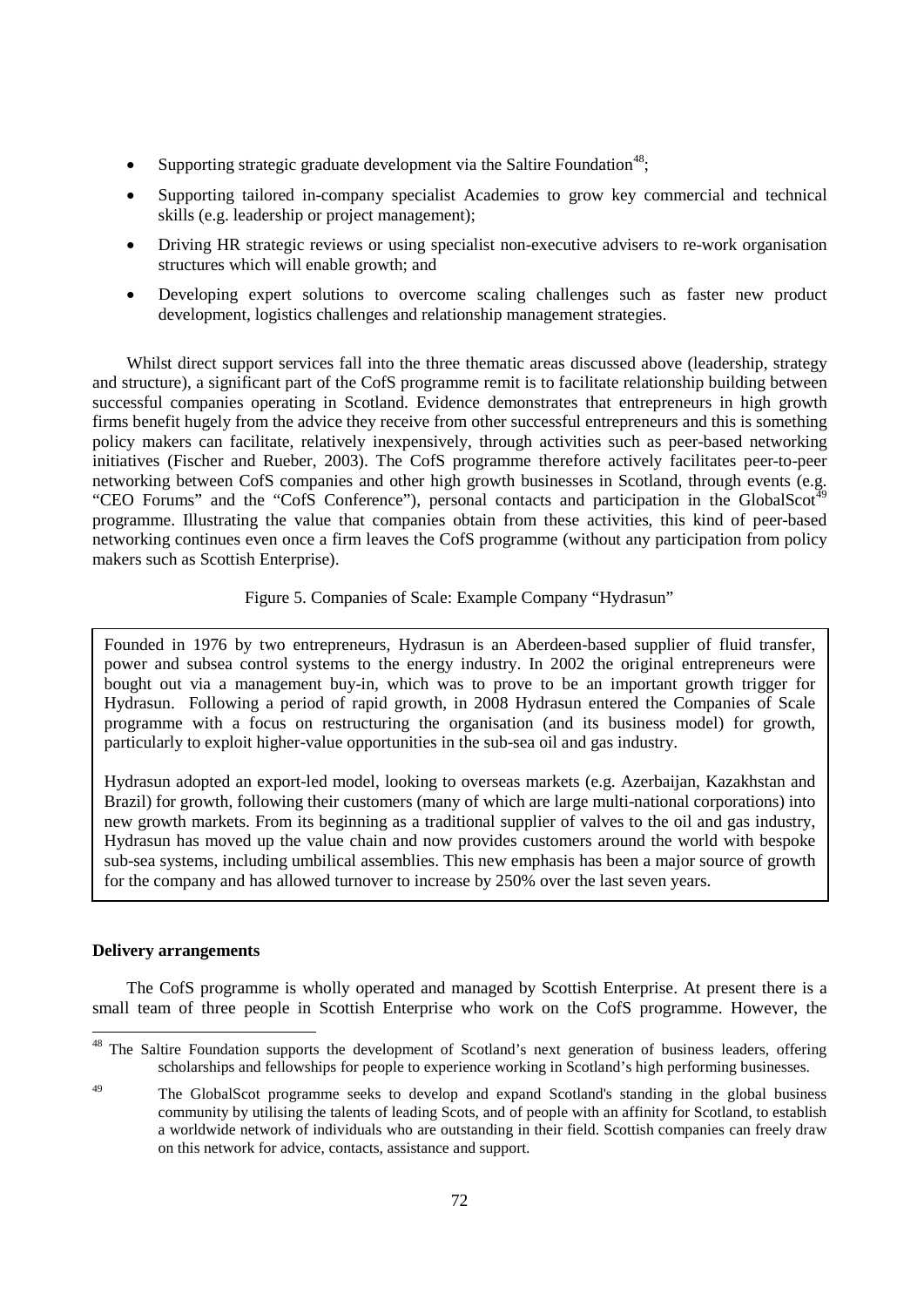programme draws on the wide range of resources within Scottish Enterprise for support across a broad range of thematic areas such as support for innovation, internationalisation and organisational development. The programme's core staff all have strong and extensive business experience and work very closely with participating companies, often attending company board meetings and other meetings of a strategic nature. Whilst most support is designed and delivered "in house", some of the services delivered to companies are undertaken by external providers, procured by the companies and supported financially by CofS. This delivery set up allows for timely and cost effective use of existing SE resources and capabilities, whilst ensuring that companies can access specialist support that SE does not have in-house. Often these external services are provided to a group of companies participating on the programme.

The programme operates in conjunction with Scottish Enterprise's Account Management programme, a programme of indepth support to around 2000 companies in Scotland that have significant growth potential<sup>[50](#page-13-0)</sup>, whereby CofS companies are selected for specialist support from the account management portfolio (see Figure 6). It should be noted that while the programme draws a number of the participants from this source this does not preclude non-account managed businesses from taking part in the programme. Most companies then transition through the CofS programme, ultimately returning back into the account management portfolio (after approximately 18-36 months on the CofS programme) or remaining CofS alumnae. Therefore, the programme operates as part of a wider business support ecosystem.

<span id="page-13-0"></span>50

<sup>50</sup> http://www.scottish-enterprise.com/start-your-business/high-growth-start-up/account-managedcompanies.aspx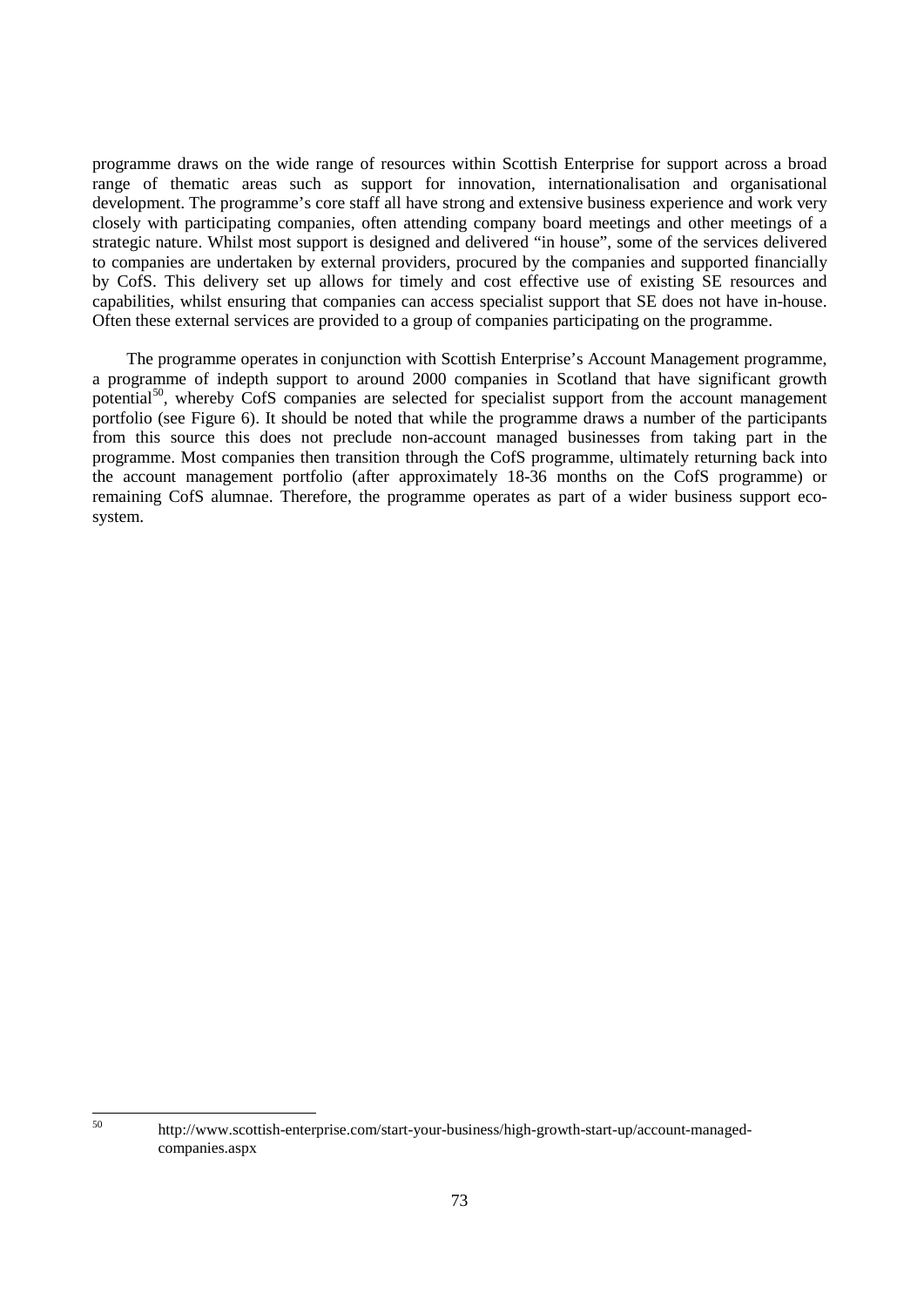#### **Figure 6. Companies of Scale pipeline**



#### **Strengths**

There are a number of strengths that can be identified:

## *Relational and Flexible Nature*

First, a very important aspect of the CofS programme is the relational and flexible nature of the programme. As mentioned previously, the programme is not a "fixed" offering. On the contrary, the essence of the programme is predicated on the in-depth relationship which forms between the participating firms and their CofS account manager. The real strength of the CofS programme lies in the wide range of products and services it is capable of delivering and the fact that these are specifically customised towards the needs of the participating companies. It is also worth noting that this customisation process occurs at two different levels: 1) the level of the firm and 2) at the level of the group (e.g. learning, interaction and alumni). Often the growth bottlenecks and organisational issues affecting rapidly growing companies are very specific to the particular firm. Therefore, participants on the programme are able to help shape the nature of their support in an interactive and experiential way. This degree of flexibility is unlike traditional forms of business development and the CofS participants very much appreciate the ability to "tailor" their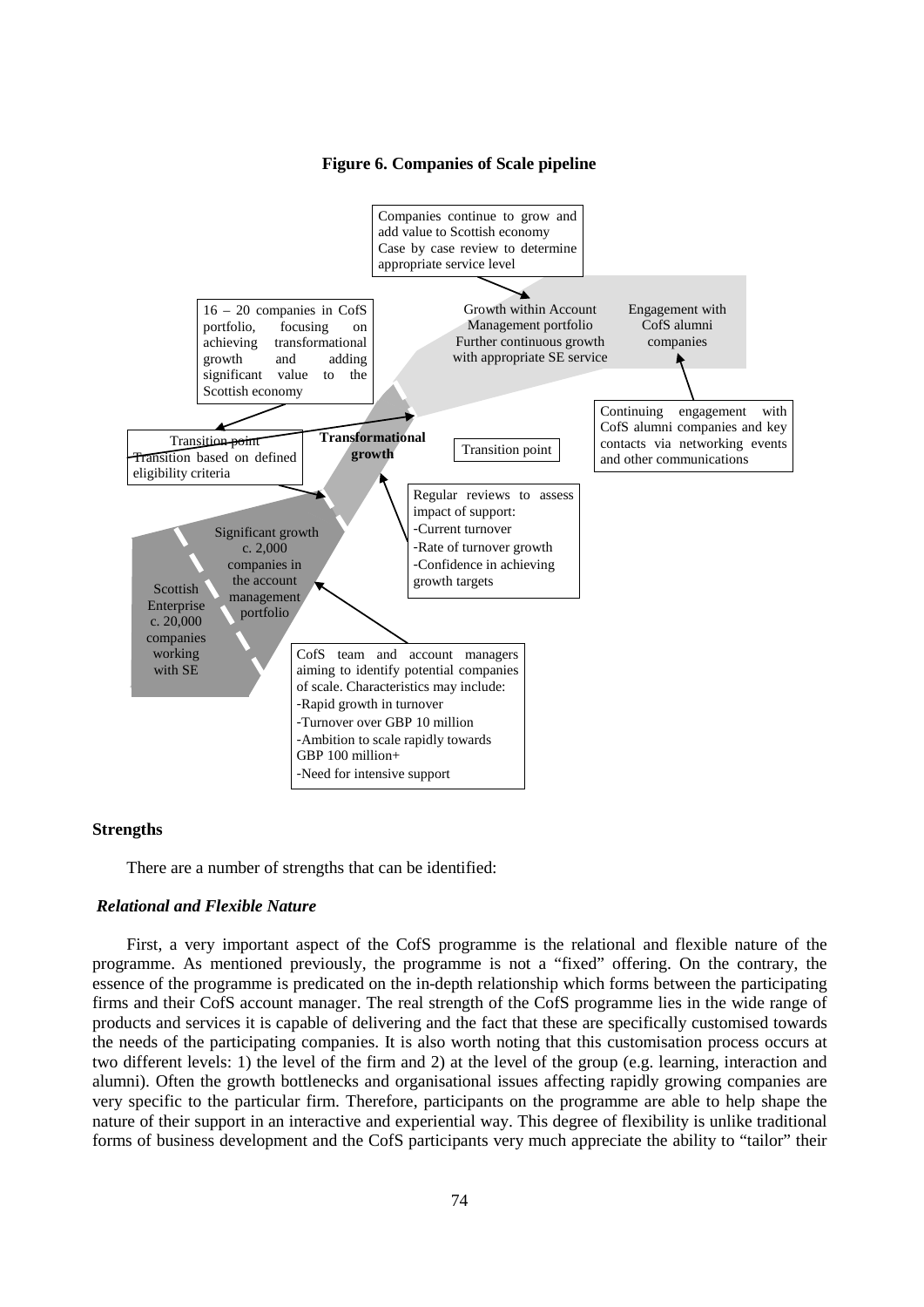support under the programme. Very high quality management development programmes operated by Harvard and other leading business schools are specifically customised for the participating companies. This ensures that no areas of support are excluded under the programme. For example, many HGFs often wish to grow through acquisition (Acs *et al*., 2008). Clearly, this kind of approach to growth requires a different type of support than firms who grow organically and a number of companies on the programme have received assistance in relation to identification of potential acquisition targets.

#### *Time Sensitive*

Second, another of the key attributes of the programme is the temporal nature of the assistance. As we discussed earlier, the programme tends to focus on companies that are undergoing key growth triggers. These triggers are often related to a change of ownership, the introduction of a new product or service, entry into a new market or new governmental legislation. During these turbulent periods firms are often very vulnerable to the problems of leadership overload and "organisational overstretch" (Brown and Mawson, forthcoming). The CofS programme aims to work companies to help them ease these growth bottlenecks. The time sensitive "rapid-response" nature of this support is therefore a key ingredient underpinning the programme's success. Once firms successfully navigate these destabilising growth period(s) they are often able to resume growing the business without the close level of support offered under the programme.

## *Peer-based*

Third, as others have noted, a key feature of the type of business support which is deemed most desirable for HGFs is a high degree of interaction with other entrepreneurial "peers" (Fischer and Rueber, 2003). Highly ambitious entrepreneurial companies often benefit greatly from advice from other likeminded entrepreneurs. In some respects this is a central facet of the CofS programme which sets it apart from other business support programmes in Scotland. The nature of peer-based interaction has two elements. First, the programme aims to bring participants together to share experiences and learn from one another (e.g. "CEO Forums"). This sometimes involves participating on management development programmes and executive education courses with other CofS companies and can also include social events such as an annual dinner featuring speakers from some of Scotland's most successful companies. Secondly, as well as structured opportunities for "peer-based" learning, the programme also encourages contact between the participating companies in a more *ad hoc* fashion. Sometimes this involves connecting CofS companies with HGFs and entrepreneurs outside of the programme.

## *Holistic*

Finally, it is worth highlighting that one of the most important elements of the programme is the holistic nature of the support. Rather than focusing on one particular thematic aspect of the business (which most business support programmes do), the programme undoubtedly benefits from taking a very wide ranging approach which encompasses a "big picture" mentality towards business growth. Most of the participating companies need soft forms of strategic assistance not grant monies. The ability to offer holistic support which encompasses lots of time but few hard resources is undoubtedly one of the programme's main strengths.

Linked to the holistic nature of the support is that being on the CofS programme enables participants to access other services offered by Scottish Enterprise. One of the key aspects of the programme is how it links in with other forms of assistance which is provided by Scottish Enterprise. The ability to move firms from the system of account management towards more intensive forms of support in the CofS scheme is critically important. This 'escalator approach' towards business development assistance is one of the main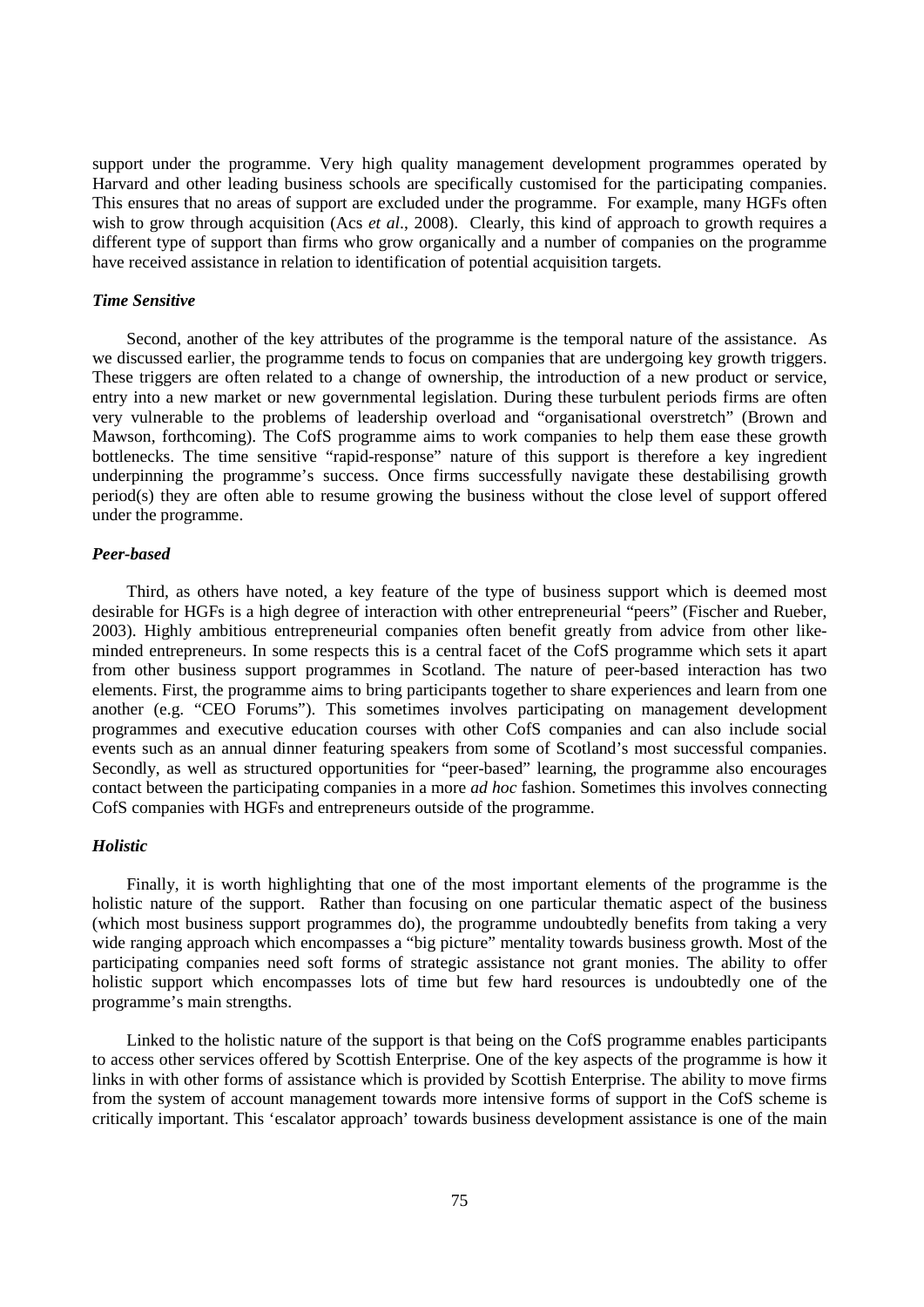benefits of having a structured and segmented approach towards supporting companies with different growth requirements

#### **Weaknesses**

Very few public policy interventions are without limitations. Whilst the CofS programme has been viewed very favourably by participating companies, there are certain aspects of the programme which potentially reduce its overall effectiveness. These limitations have a number of different dimensions and relate to three key areas: programme size and progression.

#### *Programme Size*

It must be acknowledged that CofS constitutes a very small element of the business support framework within Scotland. Indeed, the programme has a FTE staff of 3 people (plus part-time administrative support) and at any given time there are only around 15-20 companies involved on the programme. Although having a small number of companies on the programme enables a high level of customisation for participants, it does mean that only a very small stock of companies receive support under the programme. The small scale of the programme clearly means that, whilst very beneficial for the firms involved, the overall impact of the programme on the Scottish economy is limited (although the impacts to the individual companies can be substantial). It should be noted, however, that the potential number of Scottish companies with the level of growth ambition necessary for involvement in the programme would restrict any significant expansion.

#### *Identifying Suitable Companies*

At present, the bulk of the participating companies are identified and referred through the Scottish Enterprise system of account management, as mentioned previously. Because the CofS programme draws on this pool of companies, it may overlook very good growth-oriented companies based in Scotland that would benefit from CofS support. It is therefore important that all potential high growth companies are identified for entry into this kind of sophisticated form of business support.

#### **Monitoring & Evaluation system and proven impact**

Since the CofS programme's inception in 2005, twenty three companies have been supported. This has resulted in an increase in total sales from GBP 907 million to GBP 1,444 million and increasing the number of Companies of Scale (companies with annual sales of more than GBP 100 million) by four, with currently two further companies approaching this threshold (circa GBP 90 million). The CofS programme places great emphasis on continuous improvement and thus has a monitoring and evaluation framework in place. This framework includes a number of key metrics to determine the success of the programme (and of CofS companies) including (i) company rate of turnover growth (average of 26%), (ii) confidence of management team and SE support in achieving growth ambition, (iii) total number of Companies of Scale in Scotland and (iv) and gross value added  $(GVA)$  (approx. GBP 132 million)<sup>[51](#page-16-0)</sup>.

The pilot phase of the programme was evaluated in 2007 which provided some very tentative aggregate performance information (Alan Brazewell Economics, 2007). This initial evaluation concluded that benefits from the programme were varied but too early to be definitive. At the time of the evaluation there were only 9 companies on the programme, however the evaluation concluded that the initial results were promising. The work discovered that that overall project spend was approximately GBP 38 000 per company and found that the companies involved had benefitted to the value of GBP 59 000 per company.

<span id="page-16-0"></span>51

GVA is used by SE as a measure to assess the impact of SE intervention on the Scottish economy.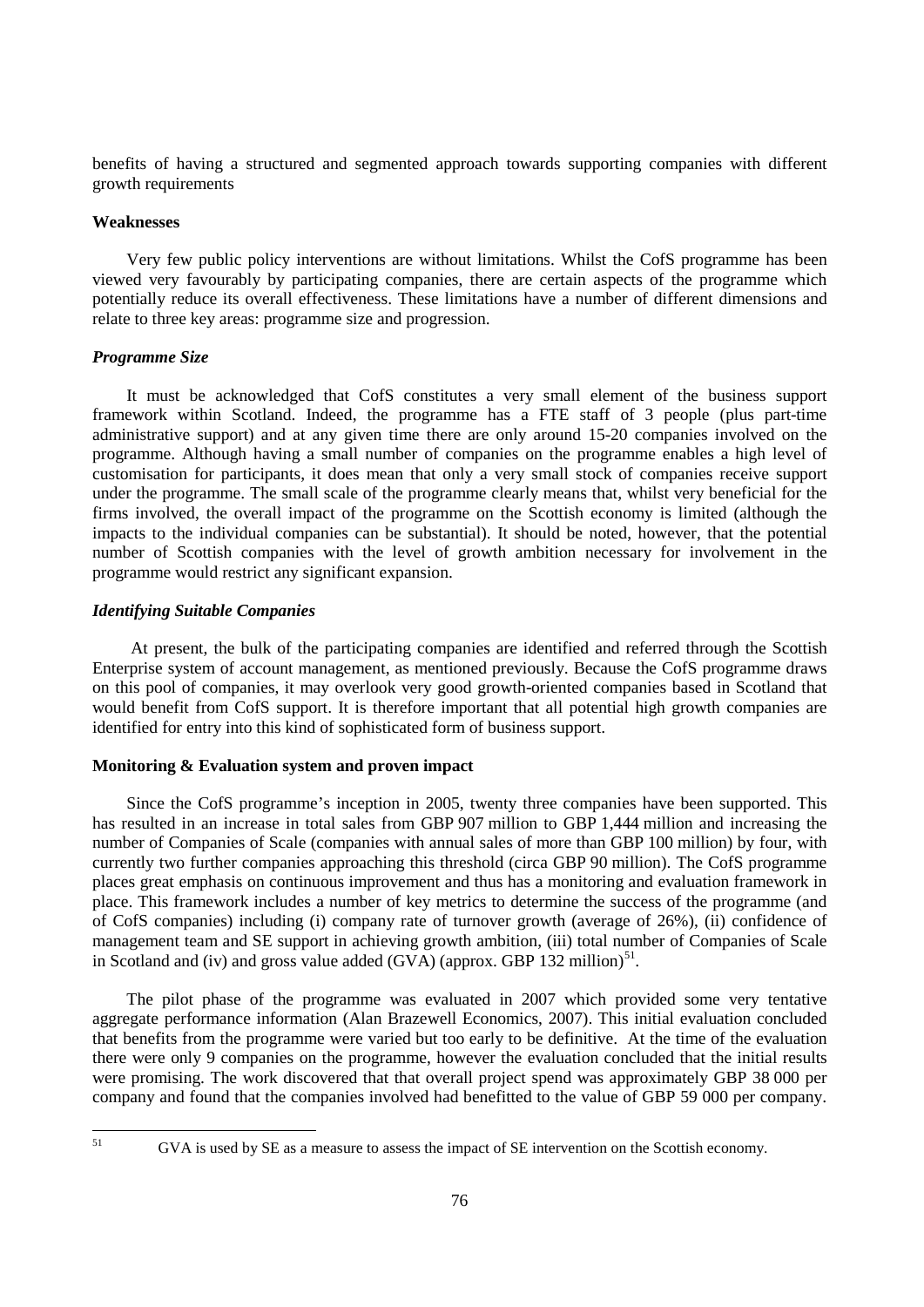Overall, the pilot therefore can be "judged to be a success, as far as the evidence so far indicates" (Alan Brazewell Economics 2007, p.23).

#### *Measuring benefits of support*

At present many of the types of support companies receive through the programme involve management and strategy development. Whilst this can reap significant benefits for the companies, it can be difficult to directly measure the impacts of this type of support on the business, not least because impacts arising may only manifest over the long term. Plus, if companies cannot see tangible benefits from the intervention in the short term, they may not commit sufficient internal resources in order to maximise a sufficient return from their investment of management time. Therefore, it is important that the monitoring and evaluation system utilised under the programme is sufficiently nuanced to capture the longer-term benefits from the programme.

To date there has not yet been an economic impact evaluation of the programme, however a formative learning review has just been completed on the programme in 2011. Some of the findings from the most recent review are highlighted below and have already been used to modify the nature of the programme.

#### *Participant's Impression of Programme*

Overall, the vast majority of the feedback from the participating companies was very positive about the CofS programme. All the firms that took part in this review exercise were very positive about the nature of the programme and the support they had received. Many of the companies mentioned that participation on the programme requires a high level of commitment on the company's behalf, although this commitment is worth it for the perceived value the firms obtain from the programme. During the interviews with the participating companies a number of common issues were raised.

#### *Reasons for Involvement*

The majority of the CofS firms were existing account managed firms. Many were made aware about the programme by their account manager, who referred them to the CofS team for potential inclusion in the programme. Only a minority of firms actively sought entry into the programme. While some companies openly admit that they joined with a view to attracting grant monies, the vast majority viewed the programme as a strategic way of challenging their current business models and strategies. Quite a number of the firms were keen that programme entry criteria remain high, so that only dynamic, growth-oriented firms are admitted. The quality of other firms on the programme is a key incentive for participation on the programme.

#### *Importance of strategic challenge*

Involvement in of the CofS programme was thought to help inform the strategic thinking within the organisations involved. In fact one of the most important aspects of the programme which was highlighted by the companies involved was the fact that it brings a strategic challenge. This kind of strategic challenge or "trusted advisor" role seems an essential component and one which offers very valuable learning for participating companies. To get to a position to act as a critical friend a very close and trust-based relationship must be established.

## *Importance of the CofS Account Manager*

Linked to the issue above was the instrumental role played by the CofS account managers in the programme. Nearly every firm interviewed mentioned the importance of the account manager relationship as one of the primary benefits of the programme with the strategic input that the CofS account manager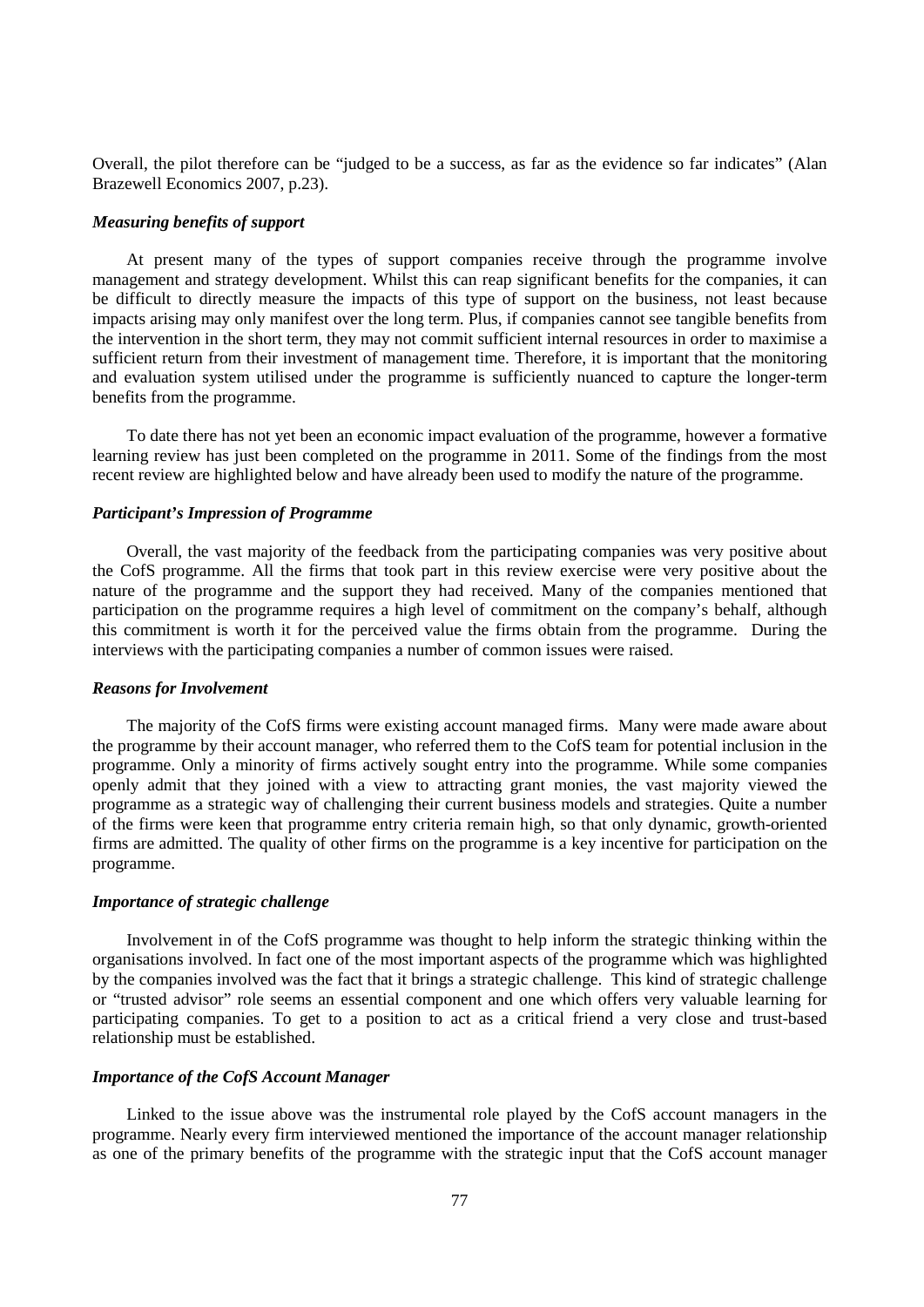provides. Quite often businesses welcomed the ability of someone external to the business to assess the firm's strategy with a "fresh pair of eyes". Owing to the close relationships developed between the account manager and the participating firms, the businesses felt like they could really develop a strong trusting relationship. This is particularly important given the importance of disclosure of important strategic decisions and also admitting to weaknesses within existing organisational structures. Many companies mentioned they would like to get their respective account managers even more deeply integrated within their businesses. One suggested the idea of the account manager being seconded to the firm for the duration of a project and another wanted their account manager to visit their overseas operations to get a better insight into how that operates.

#### *Importance of Leadership Development*

One of the key elements of the CofS programme is assistance with leadership and organisational development. Firms have received a variety of different types of support such as involvement in learning journeys, attendance at leadership training courses and individual 360 degree leadership reviews. The majority of companies interviewed were very positive about this type of assistance. Many found the work on emotional intelligence to be very important and the individual learning journeys that had been undertaken were also very well received. The only criticism was that some of the training by university personnel was too "academic" and not sufficiently grounded in practice: a number of businesses mentioned that it was difficult getting members of their staff to "buy-in" to these types of initiatives.

#### *Bespoke Nature of the Service*

A number of the companies appreciated the bespoke nature of the CofS programme and many felt that the types of assistance they require is not available through conventional sources of grant funding. Although involvement in the programme sometimes leads to access to other support packages from Scottish Enterprise, the companies appreciate that the dedicated types of support are the most effective for obtaining "buy-in" from senior staff within their organisations. Plus, some companies like more intensive interaction with SE than others, therefore a bespoke approach allows the individual companies to have a service tailored to their own requirements. They also feel that the bespoke and targeted nature of the programme enables them to interact with other "like-minded" growth companies.

#### **Recommendations**

Following our review process, there are a number of areas of the CofS programme which merit discussion.

First, given the small scale of the programme, there may be an argument for expansion beyond its current size. In order to upscale, more resources would have to be made available. While this is unlikely given the fiscal constraints facing public organisations such as Scottish Enterprise, the tangible benefits of the programme make this a worthwhile long-term objective. In tandem with this, there may also be an argument for increasing the portfolio of companies on the programme, but offering more intensive interactions with a fewer number of participants experiencing key growth triggers. Under this arrangement, the programme would keep a close "watching brief" on some companies while interacting intensively with a similar total to the current population of 17 participants. Another option to increase the size of the programme would be to widen the eligibility criteria so that smaller companies who aspire to grow to at least £50m turnover within three years could be included. Some estimate that this could enable the programme to be expanded to double the current numbers of participants (Alan Brazewell Economics, 2007).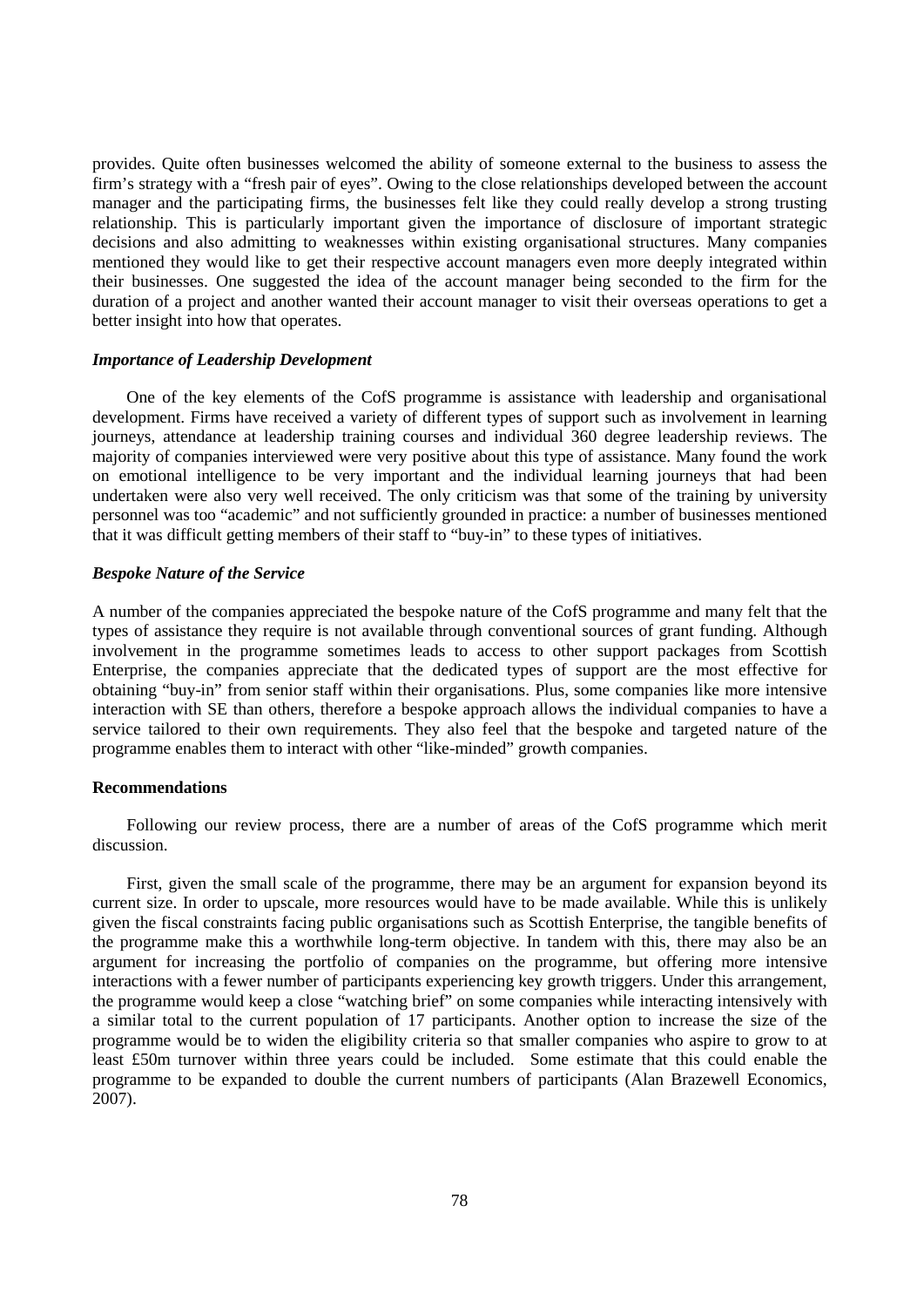Second, at present most companies spend between 18 months to 36 months on the programme. There may be a case for increasing the levels of churn for those participating on the programme. Potentially, if the time period for involvement on the programme is reduced, more companies could receive assistance. While difficult to implement, increasing the levels of churn on the programme would have to be done in close conjunction with the traditional forms of account management offered by Scottish Enterprise, so that the transition process is managed effectively.

Third, another aspect of the programme which could potentially be modified concerns the peer-based nature of the programme. At present, the programme provides a number of planned and ad hoc peer-based interactions. An example of this was one firm receiving guidance on their projected entry into the Chinese market for medical devices. However, there may be opportunities for the programme to bring experienced entrepreneurs (not involved in the programme but who have grown a sizeable business) to provide strategic critique or challenge of a company's current growth plans. Whilst difficult to organise, this could potentially strongly augment the intensive forms of assistance received from the CofS programme. Similarly, there may be scope to provide more internal "case reviews", whereby a working-group of staff within Scottish Enterprise periodically assess the effectiveness and integration of the assistance a firm receives.

Fourth, the small scale of the programme means that novel forms of evaluation can be implemented to assess the performance of companies on the programme. One such novel technique would be to contrast the growth performance of the participating companies with a "control group" of similar non-assisted firms. Whilst determining the specific attribution of the programme will always be difficult to do, this method would at least allow the growth performance of the companies to be benchmarked against nonassisted companies.

#### **Conclusions**

This paper has provided an in-depth overview and assessment of the Companies of Scale programme in Scotland. Since the programme's inception in the mid-2000s, it has grown considerably and has evolved substantively. From a small scale pilot programme in 2005 involving five companies, the programme is now a permanent feature within the business support infrastructure offered by Scottish Enterprise. In total, it has assisted 23 companies. The programme has a number of unique elements which differentiates it from many other public policies designed to support HGFs, which typically focus on thematic areas such as support for innovation and access to finance (see OECD, 2010). Some observers have been critical of these thematic types of support policies and have called for more bespoke solutions, such as those offered by the CofS programme (Mason and Brown, 2011).

The novelty of the CofS programme hinges on five main areas:

- First, the programme is specifically targeted at highly "growth-oriented" companies who have already achieved significant levels of growth and who aim to upscale into larger scale corporate entities. The testing eligibility criteria (e.g. past and projected growth levels) means that the programme is not appropriate for most Scottish firms.
- Second, the main focus of the programme revolves around the development of a strategic relationship between participating firms and the CofS team. In other words, the main thrust of the programme is relational rather than transactional. Within this context, firms receive timeintensive support of a strategic nature, rather than support of a more conventional nature such as grants, loans etc.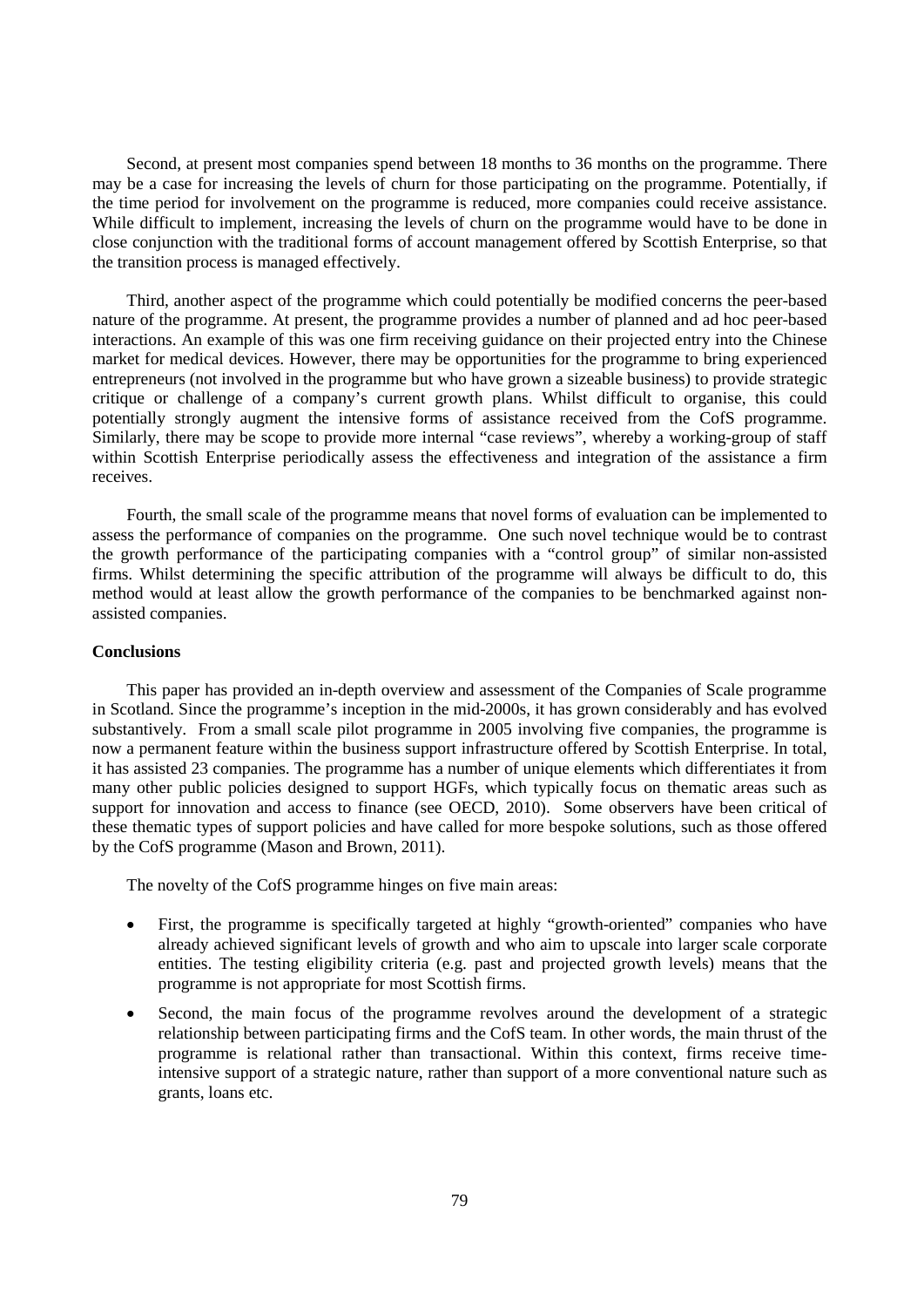- Third, a key element of this approach is the desire to develop highly customised support to each of the participating companies. There is no one single "offering" within the programme and firms help shape the nature of the support they receive.
- Fourth, the key thematic nature of the support firms receive takes the form of leadership development and management development. Working with executives to fulfil their own potential as leaders helps firms become better equipped to deal with the onerous and multiple challenges of growing an international business.
- Finally, a key benefit for the participating companies is the ability to participate in peer-based activities with similarly ambitious Scottish companies. This is one of the most important aspects of the programme.

Having examined the programme closely, it appears that it has a number of key strengths. Without wishing to repeat these in depth, our analysis suggests that the main strengths of the programme revolve around its inherent flexibility. Not all growing companies are the same; therefore no single fixed programme can offer them the kind of support they require. The ability to customise support for each of the companies involved is undoubtedly the programme's key strength. However, this aspect of the CofS programme is also a potential area of weakness. Due to its highly customised nature, only a relatively small number of companies can be supported under this kind of approach. Owing to this, the programme's overall economic impact will always be limited by the small number of companies that can participate. It is also worth pointing out that in an economy with a weak overall entrepreneurial climate such as Scotland, the size of such a programme will also always be heavily circumscribed by the lack of suitable "growth ambitious" companies.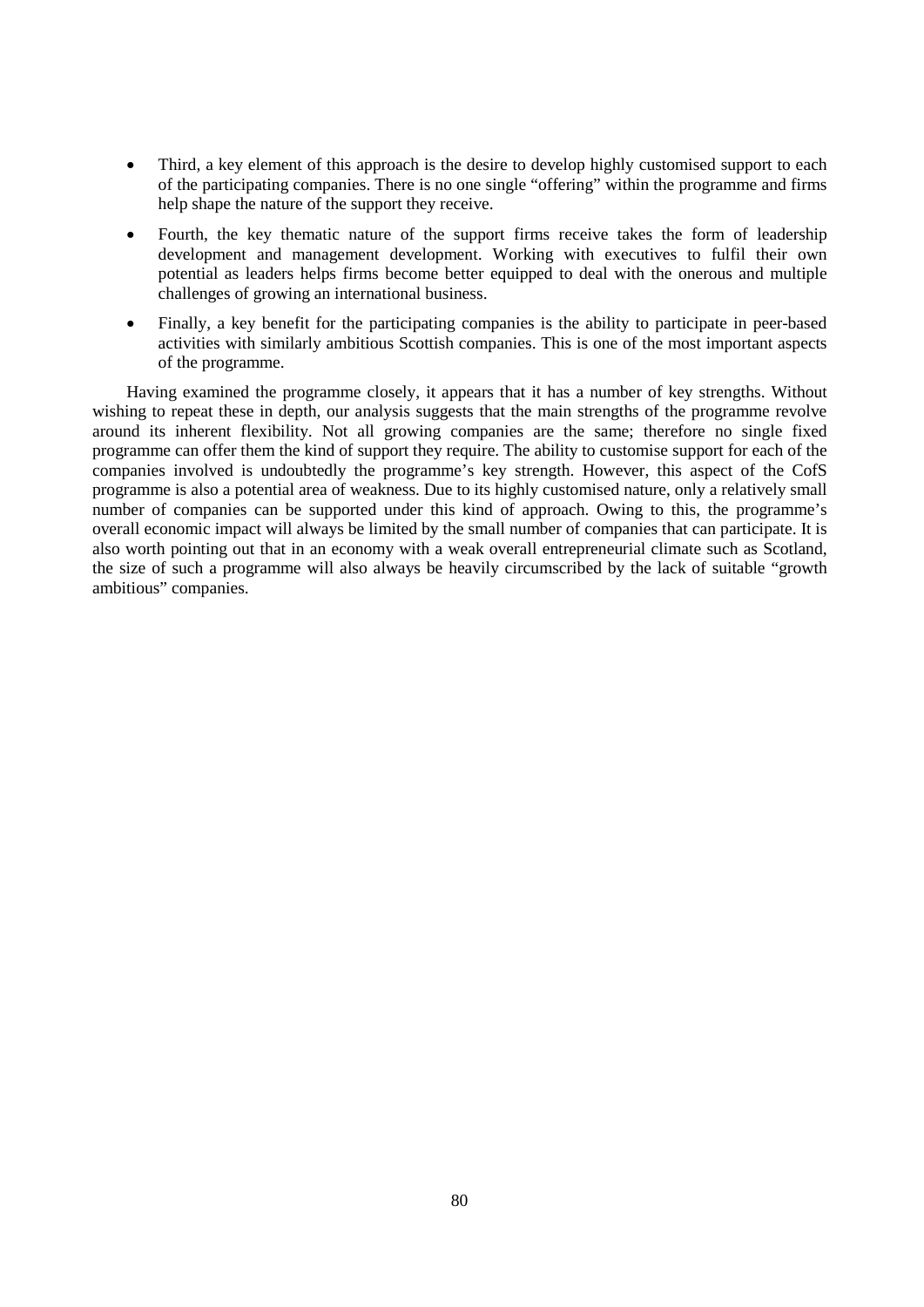#### **Annex: Transferability**

The following assessment of the CofS programme in Scotland enables us to draw some potential lessons in terms of its transferability. To date, we are unaware of any direct attempts to transfer the programme to another geographical or institutional context. This probably owes to the fact that the programme is closely integrated into the wider operational context of Scottish Enterprise. In particular, the CofS programme is deeply embedded into the wider system of account management operated by Scottish Enterprise. Additionally, one of the programme's key strengths is the ability to connect CofS participants to other parts of Scottish Enterprise for more specialist forms of support around innovation, internationalisation (export and in-country support) and capital expansion projects. Owing to these problematic issues, wholesale transferability of the programme probably is neither feasible nor desirable (see Figure 5 below).

Bearing this in mind, we do believe that there are certain core elements of the programme which could be adopted or customised to other contexts. For instance, we see no reason why certain core elements of the programme (such as targeting a small number of high growth businesses for intensive support to help them grow globally) cannot be replicated. Indeed, we believe that there are certain core components of the programme which could be transferred elsewhere (see Table 2 below). The elements which seem best equipped for policy transfer relate to the customised nature of the programme, which offers a close strategic relationship with a small number of beneficiaries. Whilst the in-depth requirements for assistance will vary from organisation to organisation, assistance with leadership and organisational development (often on a peer-based basis) are universal requirements which most high growth firms desire. Therefore, certain elements of the programme could be customised elsewhere.

| <b>Elements of the Programme</b>                | <b>Transferable</b> | <b>Non-Transferable</b>                                                                                                                                                                                                                                                                              |
|-------------------------------------------------|---------------------|------------------------------------------------------------------------------------------------------------------------------------------------------------------------------------------------------------------------------------------------------------------------------------------------------|
| Flexible structure                              | Yes.                |                                                                                                                                                                                                                                                                                                      |
| Small number of growth-oriented<br>participants | Yes.                |                                                                                                                                                                                                                                                                                                      |
| strategic relationship<br>Focus on<br>building  | Yes.                |                                                                                                                                                                                                                                                                                                      |
| Account management support                      |                     | No. In order to identify<br>relevant companies for the<br>CofS programme, Scottish<br>Enterprise<br>draw<br>on<br>connections with a large pool<br>of 2000 account managed<br>businesses. Establishing such<br>a programme from "scratch"<br>would be potentially very<br>time consuming and costly. |
| Time sensitive nature of support                |                     | No. Unless an organisation<br>has good connections with a<br>wide pool of businesses,<br>identifying suitable firms who<br>are undergoing significant<br>growth triggers may prove<br>difficult. Establishing<br>and                                                                                 |

**Table 2. Elements of the CofS programme and degree of transferability**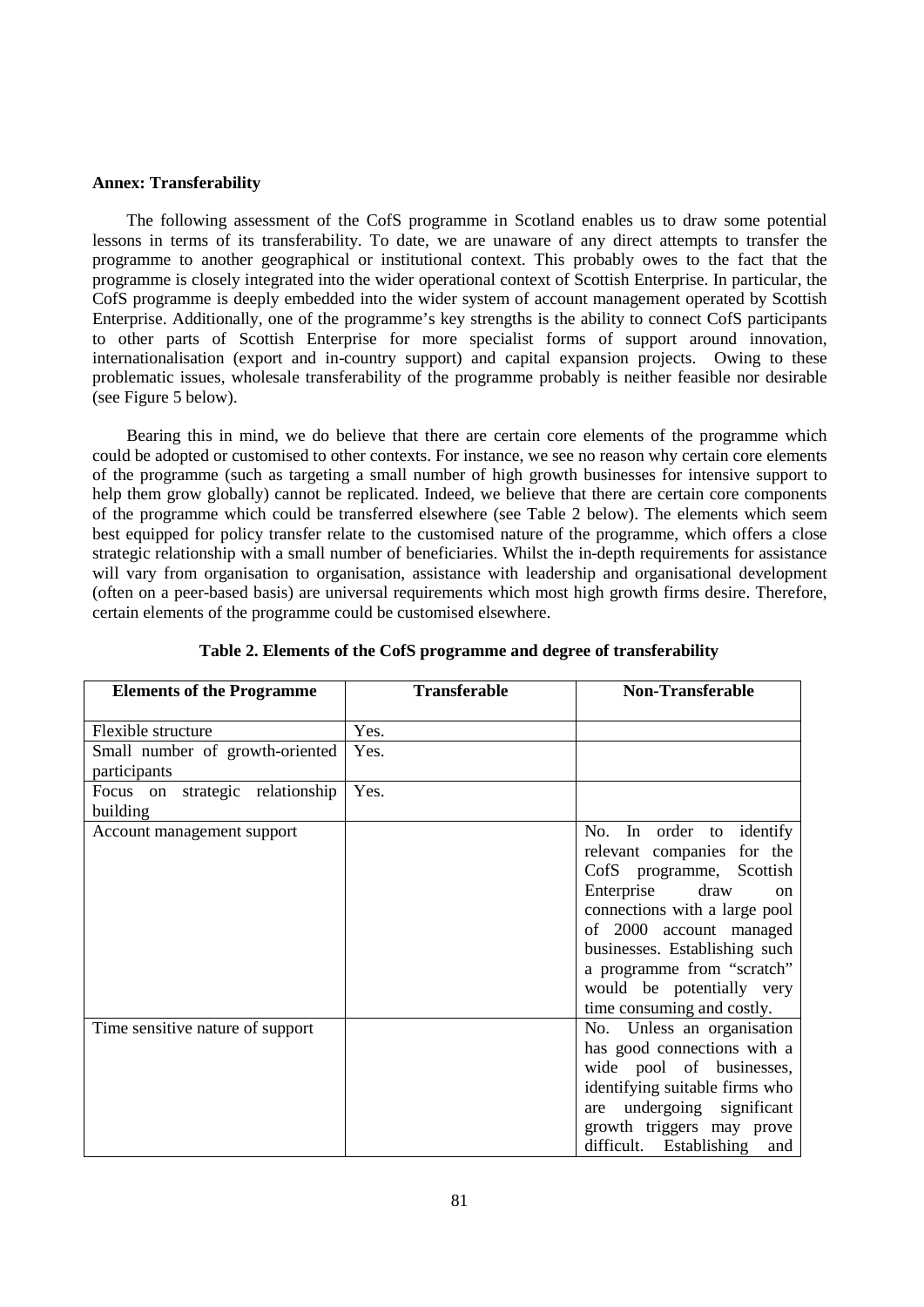|                                                                                             |                                                                                                                                                                                                                                  | maintaining such connections<br>requires considerable<br>time<br>and resource.                                                                                                                              |
|---------------------------------------------------------------------------------------------|----------------------------------------------------------------------------------------------------------------------------------------------------------------------------------------------------------------------------------|-------------------------------------------------------------------------------------------------------------------------------------------------------------------------------------------------------------|
| Thematic focus on leadership,<br>organisational development<br>and<br>strategic challenge   | Yes.                                                                                                                                                                                                                             |                                                                                                                                                                                                             |
| Peer-based elements of programme                                                            | Yes. However, the appetite for<br>peer-based learning may well<br>be context specific.<br>Companies in particular<br>countries may not wish to<br>divulge<br>aspects of their<br>businesses to other (potential)<br>competitors. |                                                                                                                                                                                                             |
| Links<br>products<br>to other<br>and<br>offered<br>by<br>Scottish<br>services<br>Enterprise |                                                                                                                                                                                                                                  | This will depend on<br>No.<br>whether the programme is<br>operated by a discrete body,<br>or by a wider regional<br>development agency with a<br>comprehensive<br>set<br>of<br>functional responsibilities. |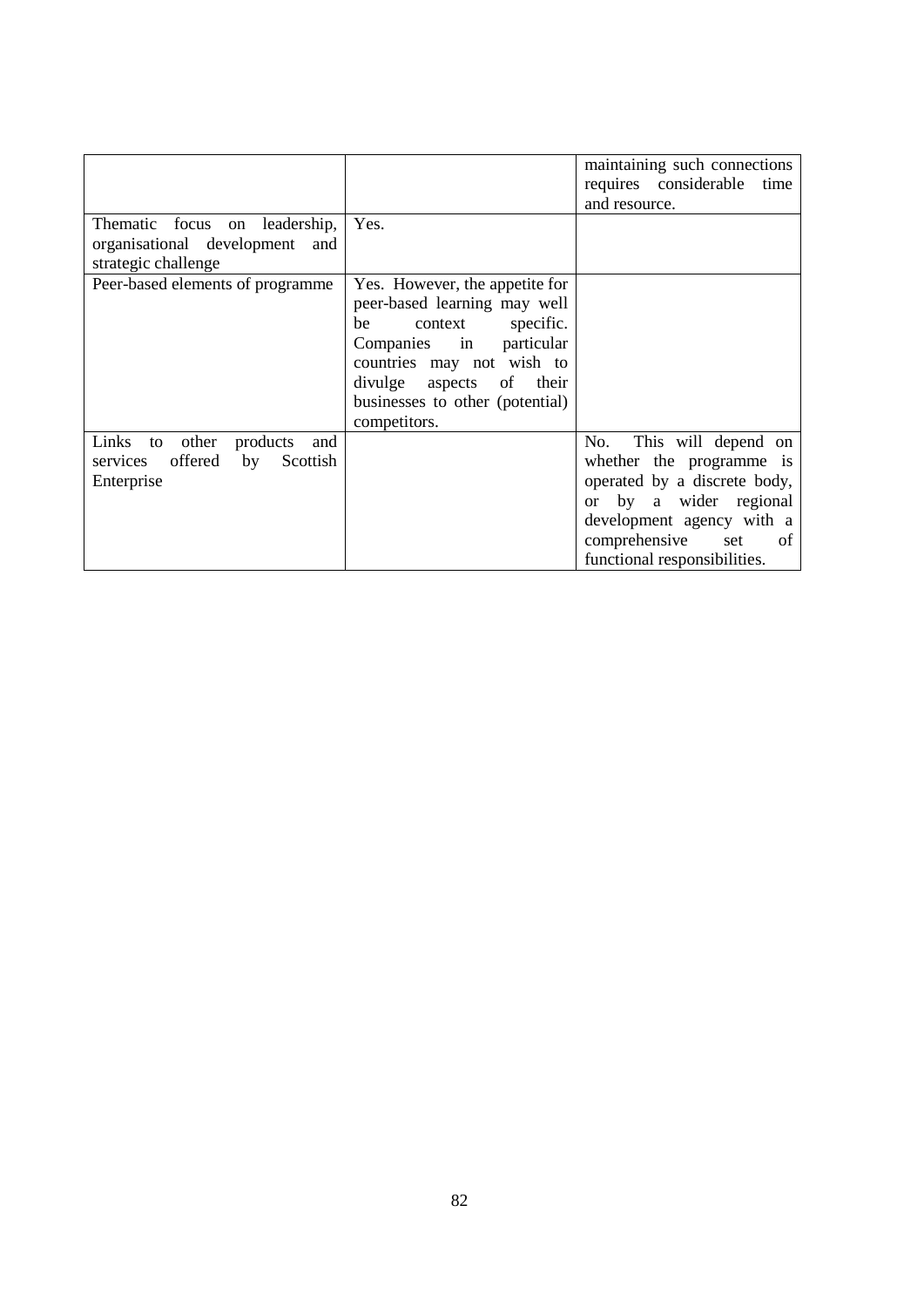#### **References**

- Acs, Z. J., W. Parsons and S. Tracy (2008), High-Impact Firms: Gazelles Revisited, Office of Advocacy of the US Small Business Administration (SBA), Washington, DC.
- Alan Brazewell Economics (2007), Review of the Companies of Scale Pilot Programme, Scottish Enterprise, Glasgow, UK.
- Brown, R. and C. Mason (2012), "The Evolution of Enterprise Policy in Scotland", in R. Blackburn and M. Schaper (eds.), Government, SMEs and Entrepreneurship Development: Policy, Practice and Challenges, Gower Publishing, London.
- Brown, R. and S. Mawson (Forthcoming), "Trigger Points and High Growth Firms: A Conceptualisation and Review of Public Policy Implications", Journal of Small Business and Enterprise Development.
- Fischer, E. and A. R. Reuber (2003), "Support for Rapid-Growth Firms: A Comparison of the Views of Founders, Government Policymakers, and Private Sector Resource Providers", Journal of Small Business Management, Vol. 41, pp. 346-365.
- Freel, M. (1998), "Policy, prediction and growth: Picking start-up winners?", Journal of Small Business and Enterprise Development, Vol. 5, No. 1, pp. 19-32.

Mason, C. and R. Brown (2010), High Growth Firms in Scotland, Scottish Enterprise, Glasgow, UK. Download from http://www.scottish-enterprise.com/start-yourbusiness/~/media/publications/About% 20Us/economic%20research/HighGrowthFirmsReportNovember2010.ashx

- Mason, C. and R. Brown (2011), "Creating good public policy to support high growth firms", Small Business Economics, published online before print.
- Mason, C. and R. Brown (2012), Technology-Based Firms in Scotland, Scottish Enterprise, Glasgow, UK. Download from: http://www.scottish-enterprise.com/resources/reports/technology-based-firms-inscotland.aspx
- Mawson, S. (2012), Scotland's high growth firms: What makes a top performing company?, Scottish Enterprise, Glasgow, UK.
- McDougall, P., S. Shane and B. Oviatt (1994), "Explaining the formation of international new ventures: The limits of theories from international business research", Journal of Business Venturing, Vol. 9, pp. 469-487.
- OECD (2008), Measuring Entrepreneurship: A Digest of Indicators, OECD-Eurostat Entrepreneurship Indicators Program, OECD, Paris.
- OECD (2010), High-growth enterprises: What governments can do to make a difference, OECD studies on SMEs and entrepreneurship, OECD, Paris.
- Owen, G. (2004), "Where are all the Big Gorillas? High Technology Entrepreneurship and the Role of Public Policy", London School of Economics, unpublished paper, Download from: http://cep.lse.ac.uk/seminarpapers/09-05-05-OWE.pdf
- Royal Bank of Scotland (2004), Wealth Creation in Scotland: A Study of Scotland's Top 100 Companies, Royal Bank of Scotland Group in association with Company Reporting Ltd, Edinburgh, UK.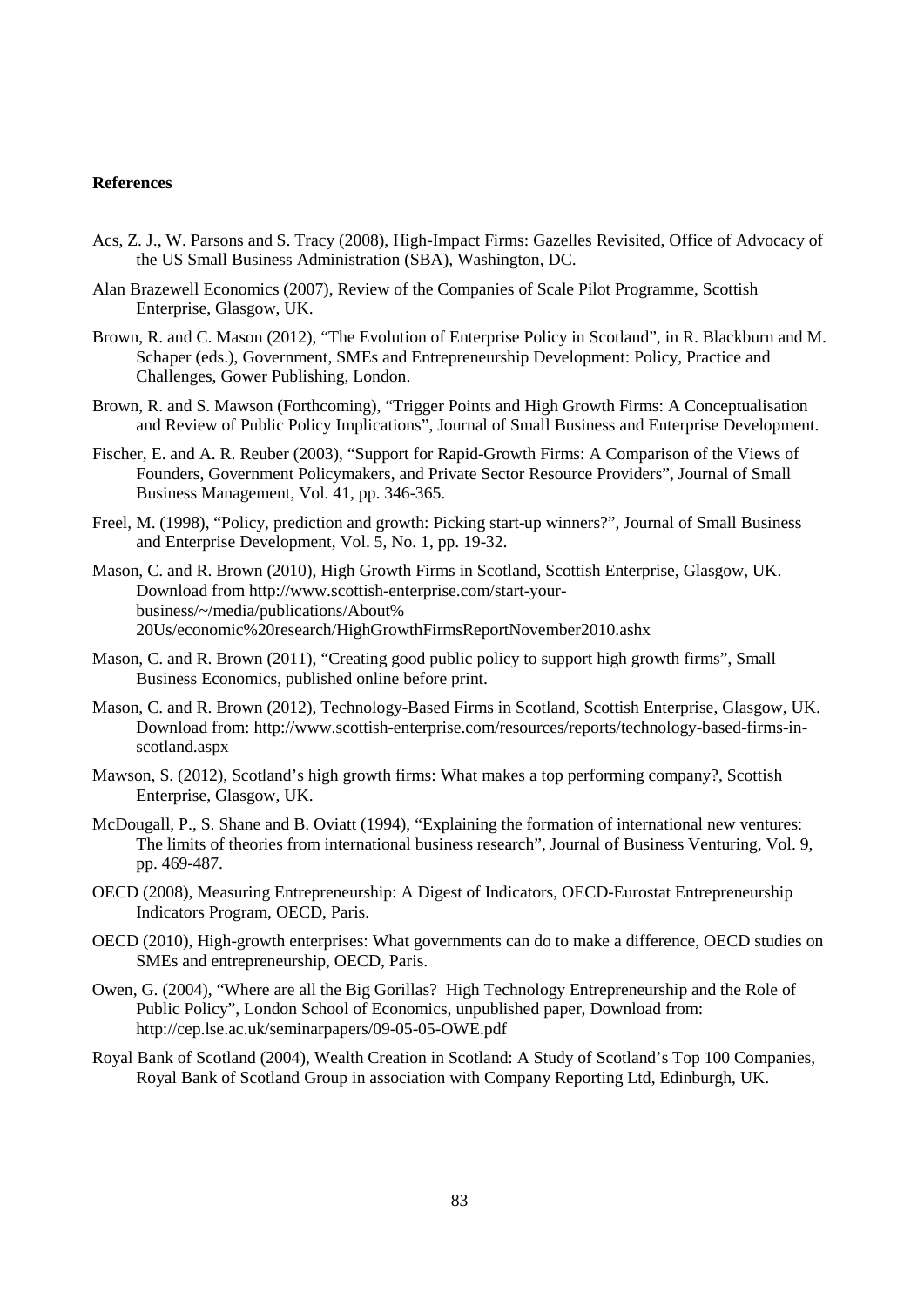- Scottish Executive (2004), Smart Successful Scotland: Ambitions for the Enterprise Networks, Scottish Executive, Edinburgh, UK. Download from http://www.scotland.gov.uk/Resource/ Doc/158455/0042945.pdf
- Scottish Government (2010), Scottish Corporate Sector Statistics 2010, Scottish Government, Edinburgh, UK. Download from: http://www.scotland.gov.uk/Resource/ Doc/982/0106216.pdf.

 *CBI http://www.cbi.org.uk/media/1125696/future\_champions\_\_finalb\_.pdf*